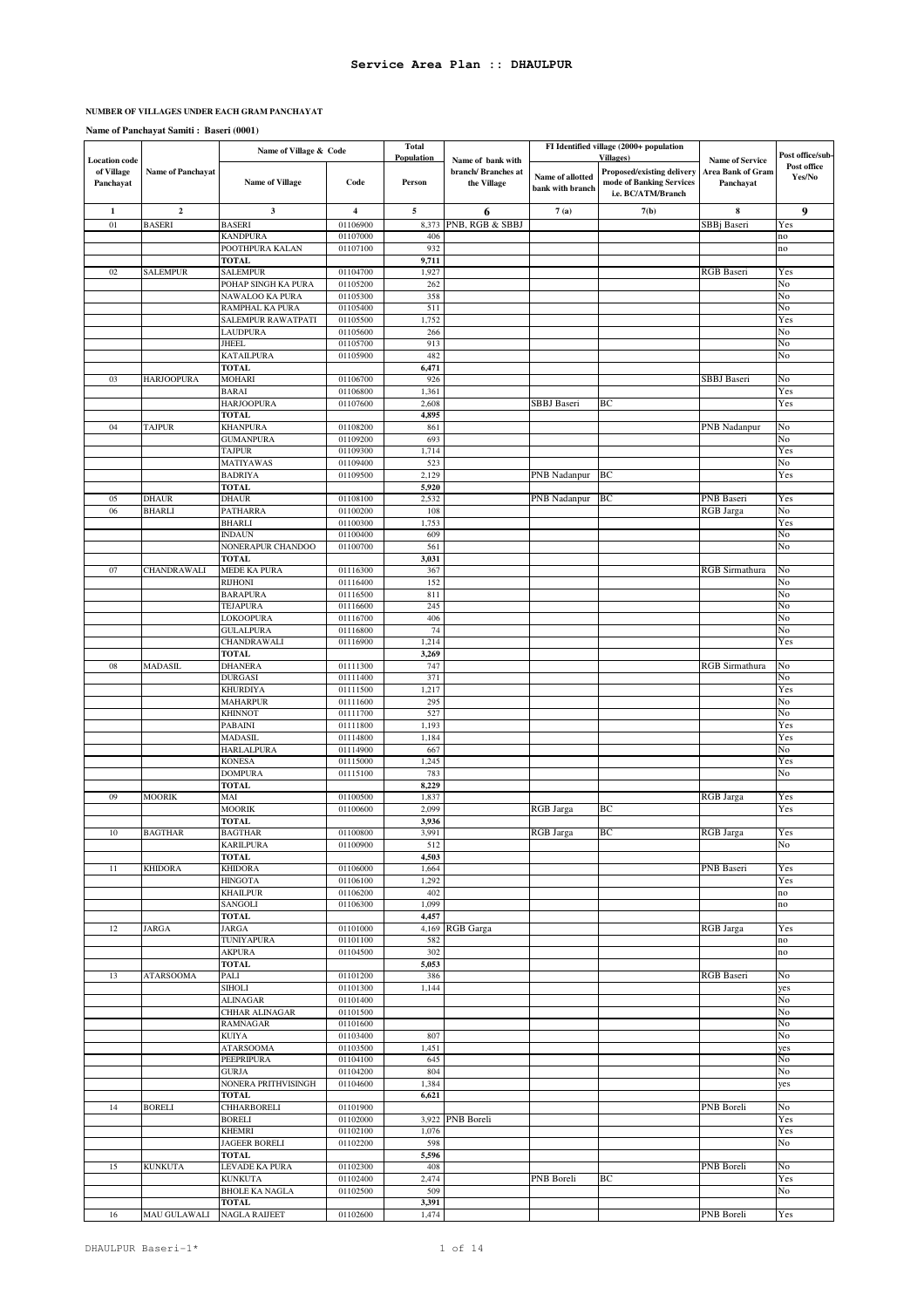|                                                 |                   | Name of Village & Code                  |                         | <b>Total</b>         |                                                        |                                      | FI Identified village (2000+ population                                                           |                                                          |                                           |
|-------------------------------------------------|-------------------|-----------------------------------------|-------------------------|----------------------|--------------------------------------------------------|--------------------------------------|---------------------------------------------------------------------------------------------------|----------------------------------------------------------|-------------------------------------------|
| <b>Location</b> code<br>of Village<br>Panchayat | Name of Panchayat | <b>Name of Village</b>                  | Code                    | Population<br>Person | Name of bank with<br>branch/Branches at<br>the Village | Name of allotted<br>bank with branch | <b>Villages</b> )<br>Proposed/existing delivery<br>mode of Banking Services<br>i.e. BC/ATM/Branch | <b>Name of Service</b><br>Area Bank of Gram<br>Panchayat | Post office/sub-<br>Post office<br>Yes/No |
| $\mathbf{1}$                                    | $\mathbf{2}$      | 3                                       | $\overline{\mathbf{4}}$ | 5                    | 6                                                      | 7(a)                                 | 7(b)                                                                                              | ${\bf 8}$                                                | $\boldsymbol{9}$                          |
|                                                 |                   | <b>NAGLA MAU</b>                        | 01102700                | 1,159                |                                                        |                                      |                                                                                                   |                                                          | Yes                                       |
|                                                 |                   | <b>MAU GULAWALI</b><br><b>TOTAL</b>     | 01102800                | 1,536<br>4,169       |                                                        |                                      |                                                                                                   |                                                          | Yes                                       |
| 17                                              | MAMODHAN          | <b>KALLOOPURA</b>                       | 01103600                | 690                  |                                                        |                                      |                                                                                                   | <b>RGB</b> Baseri                                        | No                                        |
|                                                 |                   | <b>BHAGAURA</b>                         | 01103900                | 1,007                |                                                        |                                      |                                                                                                   |                                                          | No                                        |
|                                                 |                   | SIGNA KA NAGLA<br><b>MAMODHAN</b>       | 01104000<br>01104300    | 713<br>1,578         |                                                        |                                      |                                                                                                   |                                                          | No<br>Yes                                 |
|                                                 |                   | <b>CHORPURA</b>                         | 01104400                | 662                  |                                                        |                                      |                                                                                                   |                                                          | No                                        |
|                                                 |                   | <b>TOTAL</b>                            |                         | 4,650                |                                                        |                                      |                                                                                                   |                                                          |                                           |
| 18                                              | <b>DAVOPURA</b>   | RAMPUR AMARPURA<br>RAMPUR JATPURA       | 01104800<br>01104900    | 574                  |                                                        |                                      |                                                                                                   | <b>PNB</b> Baseri                                        | No<br>No                                  |
|                                                 |                   | <b>JATPURA</b>                          | 01105000                | 559                  |                                                        |                                      |                                                                                                   |                                                          | No                                        |
|                                                 |                   | <b>DINKATA</b>                          | 01105100                | 952                  |                                                        |                                      |                                                                                                   |                                                          | No                                        |
|                                                 |                   | <b>DAVOPURA</b><br><b>RAMPUR</b>        | 01105800<br>01106600    | 2,060<br>823         |                                                        | <b>RGB</b> Baseri                    | BС                                                                                                |                                                          | yes<br>No                                 |
|                                                 |                   | <b>BHAWANPURA</b>                       | 01110300                | 351                  |                                                        |                                      |                                                                                                   |                                                          | No                                        |
| 19                                              | <b>EKTA</b>       | <b>TOTAL</b><br>PATTIPURA               | 01101700                | 5,319<br>718         |                                                        |                                      |                                                                                                   | PNB Boreli                                               | No                                        |
|                                                 |                   | <b>NRISINGHPUR</b>                      | 01101800                | 546                  |                                                        |                                      |                                                                                                   |                                                          | No                                        |
|                                                 |                   | EKTA                                    | 01102900                | 1,581                |                                                        |                                      |                                                                                                   |                                                          | Yes                                       |
|                                                 |                   | <b>DEENPUR</b><br><b>DADIPURA</b>       | 01103000<br>01103100    | 507<br>541           |                                                        |                                      |                                                                                                   |                                                          | No<br>No                                  |
|                                                 |                   | <b>TOTAL</b>                            |                         | 3,893                |                                                        |                                      |                                                                                                   |                                                          |                                           |
| $20\,$                                          | LEELAUTI          | <b>TILUA</b>                            | 01108700                | 845                  |                                                        |                                      |                                                                                                   | PNB Nadanpur                                             | No                                        |
|                                                 |                   | <b>MADH PIPROD</b><br><b>JHALA</b>      | 01108800<br>01110600    | 1,201<br>410         |                                                        |                                      |                                                                                                   |                                                          | Yes<br>No                                 |
|                                                 |                   | LEELAUTI                                | 01110700                | 1,207                |                                                        |                                      |                                                                                                   |                                                          | Yes                                       |
|                                                 |                   | <b>KURGAWAN</b>                         | 01110800                | 925                  |                                                        |                                      |                                                                                                   |                                                          | No                                        |
|                                                 |                   | <b>DIGORI</b><br><b>KALLAPURA</b>       | 01110900<br>01111000    | 187<br>358           |                                                        |                                      |                                                                                                   |                                                          | No<br>No                                  |
|                                                 |                   | <b>MARKUNJRA</b>                        | 01111100                | 739                  |                                                        |                                      |                                                                                                   |                                                          | No                                        |
|                                                 |                   | <b>BHIRAMAD</b><br><b>TOTAL</b>         | 01111200                | 895<br>6,767         |                                                        |                                      |                                                                                                   |                                                          | No                                        |
| 21                                              | <b>RATANPUR</b>   | NAGLA BHUMMA                            | 01103200                | 806                  |                                                        |                                      |                                                                                                   | PNB Boreli                                               | No                                        |
|                                                 |                   | <b>RATANPUR</b>                         | 01103300                | 1,902                |                                                        |                                      |                                                                                                   |                                                          | Yes                                       |
|                                                 |                   | <b>MIRZAPUR</b><br><b>RAIVIYAPURA</b>   | 01103700<br>01103800    | 672<br>2,482         |                                                        | <b>RGB</b> Baseri                    | BC                                                                                                |                                                          | no<br>Yes                                 |
|                                                 |                   | <b>TOTAL</b>                            |                         | 5,862                |                                                        |                                      |                                                                                                   |                                                          |                                           |
| $22\,$                                          | <b>NADANPUR</b>   | <b>BANSRAI</b>                          | 01108400                | 1,091                |                                                        |                                      |                                                                                                   | PNB Nadanpur                                             | yes                                       |
|                                                 |                   | NAYAPURA RADHOL<br><b>BARMAN</b>        | 01108500<br>01108600    | 546<br>191           |                                                        |                                      |                                                                                                   |                                                          | no<br>no                                  |
|                                                 |                   | <b>NADANPUR</b>                         | 01108900                | 2,309                | <b>PNB</b> Nadanpur                                    |                                      |                                                                                                   |                                                          | yes                                       |
|                                                 |                   | <b>VIJAIPURA</b><br>POHAI               | 01109000<br>01109100    | 728<br>619           |                                                        |                                      |                                                                                                   |                                                          | no<br>no                                  |
|                                                 |                   | <b>TOTAL</b>                            |                         | 5,484                |                                                        |                                      |                                                                                                   |                                                          |                                           |
| 23                                              | <b>BARAULI</b>    | <b>BARAULI</b>                          | 01112000                | 3,498                | No Branch                                              |                                      | No BC                                                                                             | RGB Angai                                                | yes                                       |
|                                                 |                   | <b>MOTIPURA</b><br><b>SUNKAI</b>        | 01112100<br>01112200    | 570<br>1,077         |                                                        |                                      |                                                                                                   |                                                          | no<br>yes                                 |
|                                                 |                   | <b>KUMARPURA</b>                        | 01112300                | 394                  |                                                        |                                      |                                                                                                   |                                                          | no                                        |
|                                                 |                   | <b>KANSPURA</b><br><b>KHINTAR</b>       | 01112400                | 313                  |                                                        |                                      |                                                                                                   |                                                          | no                                        |
|                                                 |                   | <b>HULASPURA</b>                        | 01112500<br>01112600    | 184<br>486           |                                                        |                                      |                                                                                                   |                                                          | no<br>no                                  |
|                                                 |                   | TOTAL                                   |                         | 6,522                |                                                        |                                      |                                                                                                   |                                                          |                                           |
| 24                                              | SARMATHURA        | <b>MUGALPURA</b><br>MOTHIYAPURA         | 01114100<br>01114200    | 413<br>865           |                                                        |                                      |                                                                                                   | PNB Sirmathura                                           | No<br>No                                  |
|                                                 |                   | PADAMPURA                               | 01114300                | 762                  |                                                        |                                      |                                                                                                   |                                                          | No                                        |
|                                                 |                   | <b>BARAIPURA</b>                        | 01114400                | 565                  |                                                        |                                      |                                                                                                   |                                                          | No                                        |
|                                                 |                   | <b>GARTHA KHOH</b><br><b>SARMATHURA</b> | 01114500<br>01114600    | 506                  | 14,415 PNB & RGB                                       |                                      |                                                                                                   |                                                          | No<br>Yes                                 |
|                                                 |                   | <b>GENDAPURA</b>                        | 01114700                | 746                  |                                                        |                                      |                                                                                                   |                                                          | No                                        |
| 25                                              | ANGAI             | TOTAL<br><b>JINDAPURA</b>               | 01109600                | 18,272<br>498        |                                                        |                                      |                                                                                                   | RGB Angai                                                | no                                        |
|                                                 |                   | <b>CHILAKHUR</b>                        | 01109700                | 761                  |                                                        |                                      |                                                                                                   |                                                          | no                                        |
|                                                 |                   | SALEMPURA PATI                          | 01109800                | 558                  |                                                        |                                      |                                                                                                   |                                                          | no                                        |
|                                                 |                   | <b>NOORPUR</b><br>ANGAI                 | 01109900<br>01110000    | 895                  | 1,304 RGB Angai                                        |                                      |                                                                                                   |                                                          | no<br>yes                                 |
|                                                 |                   | <b>JHINNA</b>                           | 01110100                | 642                  |                                                        |                                      |                                                                                                   |                                                          | no                                        |
|                                                 |                   | <b>KHOKHALA</b><br>PIPRET               | 01110200<br>01110400    | 508<br>834           |                                                        |                                      |                                                                                                   |                                                          | no<br>no                                  |
|                                                 |                   | <b>TOTAL</b>                            |                         | 6,000                |                                                        |                                      |                                                                                                   |                                                          |                                           |
| 26                                              | <b>RAHRAI</b>     | <b>KANKRET</b>                          | 01110500                | 1,473                |                                                        |                                      |                                                                                                   | RGB Angai                                                | Yes                                       |
|                                                 |                   | <b>RAHRAI</b><br><b>TARWA</b>           | 01112700<br>01112800    | 1,429<br>841         |                                                        |                                      |                                                                                                   |                                                          | Yes<br>No                                 |
|                                                 |                   | <b>KACHHPURA</b>                        | 01112900                | 480                  |                                                        |                                      |                                                                                                   |                                                          | No                                        |
|                                                 |                   | <b>DHAUNDH</b><br><b>BIDARPUR</b>       | 01113000<br>01113100    | 945<br>257           |                                                        |                                      |                                                                                                   |                                                          | No<br>No                                  |
|                                                 |                   | <b>BIRJA</b>                            | 01113200                | 960                  |                                                        |                                      |                                                                                                   |                                                          | Yes                                       |
|                                                 |                   | <b>TOTAL</b>                            |                         | 6,385                |                                                        |                                      |                                                                                                   |                                                          |                                           |
| 27                                              | <b>GOLARI</b>     | <b>JAKHA</b><br><b>GOLARI</b>           | 01117800<br>01118700    | 1,240<br>912         |                                                        |                                      |                                                                                                   | PNB Sirmathura                                           | Yes<br>No                                 |
|                                                 |                   | <b>GOLIPURA</b>                         | 01118800                | 562                  |                                                        |                                      |                                                                                                   |                                                          | No                                        |
|                                                 |                   | <b>GOPALPUR</b>                         | 01118900                | 547                  |                                                        |                                      |                                                                                                   |                                                          | No                                        |
|                                                 |                   | <b>MATHARA</b><br><b>KHIDARPUR</b>      | 01119000<br>01119100    | 394<br>406           |                                                        |                                      |                                                                                                   |                                                          | No<br>No                                  |
|                                                 |                   | <b>INDORA</b>                           | 01119200                | 268                  |                                                        |                                      |                                                                                                   |                                                          | No                                        |
|                                                 |                   | TOTAL                                   |                         | 4,329                |                                                        |                                      |                                                                                                   |                                                          |                                           |
| $\sqrt{28}$                                     | <b>KHAROLI</b>    | <b>BARAGAON</b><br><b>CHANDPURA</b>     | 01115200<br>01115300    | 1,774<br>888         |                                                        |                                      |                                                                                                   | RGB Sirmathura                                           | Yes<br>No                                 |
|                                                 |                   |                                         |                         |                      |                                                        |                                      |                                                                                                   |                                                          |                                           |

# **Name of Panchayat Samiti : Baseri (0001)**

DHAULPUR Baseri-1\* 2 of 14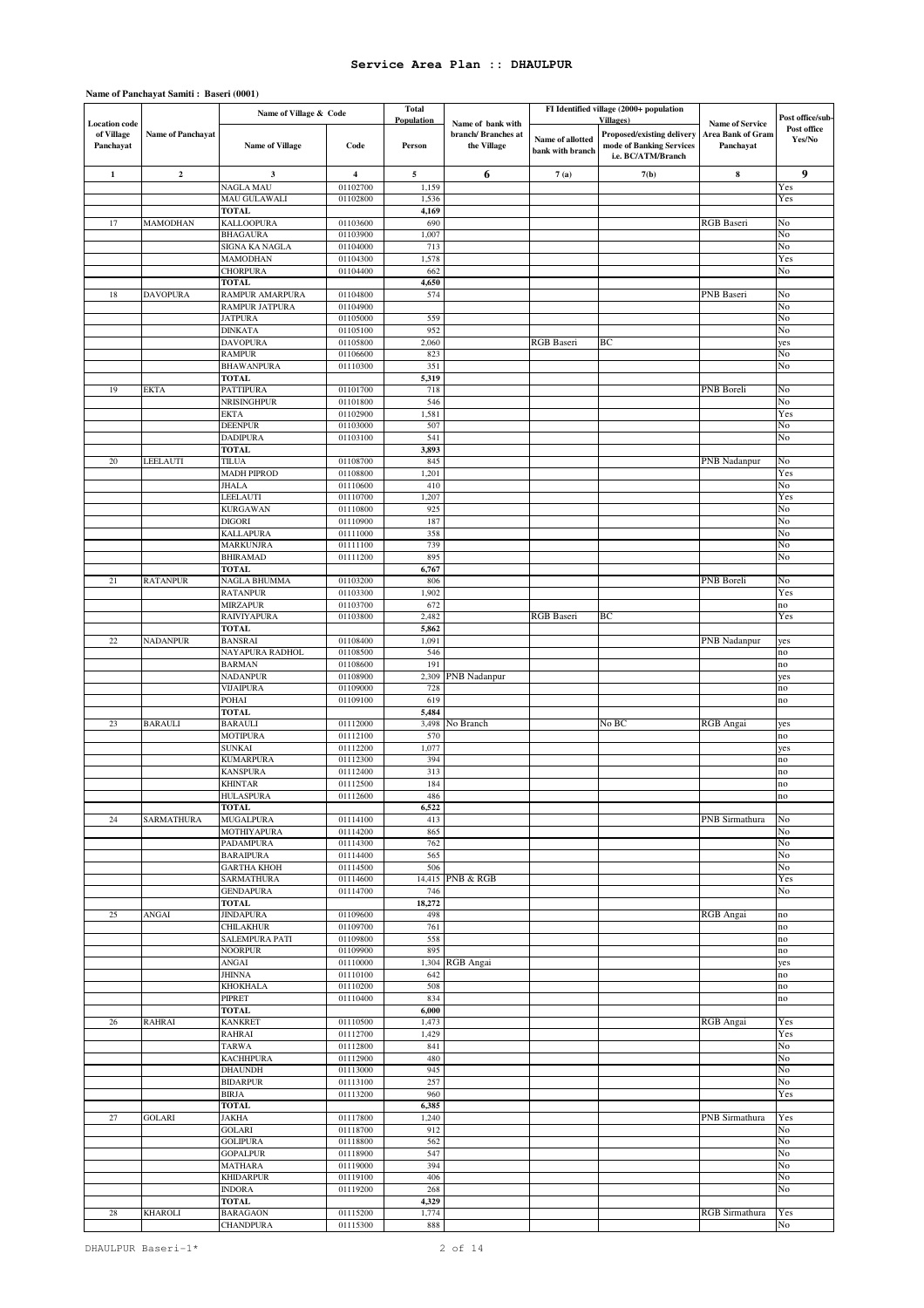|                         |                          | Name of Village & Code            |                         | <b>Total</b> |                                    | FI Identified village (2000+ population |                                                                              |                                |                       |
|-------------------------|--------------------------|-----------------------------------|-------------------------|--------------|------------------------------------|-----------------------------------------|------------------------------------------------------------------------------|--------------------------------|-----------------------|
| <b>Location</b> code    |                          |                                   |                         | Population   | Name of bank with                  |                                         | <b>Villages</b> )                                                            | <b>Name of Service</b>         | Post office/sub-      |
| of Village<br>Panchayat | <b>Name of Panchayat</b> | <b>Name of Village</b>            | Code                    | Person       | branch/ Branches at<br>the Village | Name of allotted<br>bank with branch    | Proposed/existing delivery<br>mode of Banking Services<br>i.e. BC/ATM/Branch | Area Bank of Gram<br>Panchayat | Post office<br>Yes/No |
| $\mathbf{1}$            | $\mathbf 2$              | 3                                 | $\overline{\mathbf{4}}$ | $\sqrt{5}$   | 6                                  | 7(a)                                    | 7(b)                                                                         | ${\bf 8}$                      | 9                     |
|                         |                          | <b>URDUPURA</b>                   | 01115400                | 217          |                                    |                                         |                                                                              |                                | No                    |
|                         |                          | KANHAIYAPURA                      | 01115500                | 125          |                                    |                                         |                                                                              |                                | No                    |
|                         |                          | <b>KRISHNAPURA</b>                | 01115600                | 186          |                                    |                                         |                                                                              |                                | No                    |
|                         |                          | <b>VILONI</b>                     | 01115700                | 1,662        |                                    |                                         |                                                                              |                                | Yes                   |
|                         |                          | MEDHARI                           | 01115800                | 176          |                                    |                                         |                                                                              |                                | No                    |
|                         |                          | <b>SUBHANPURA</b>                 | 01115900                | 383          |                                    |                                         |                                                                              |                                | No                    |
|                         |                          | <b>KHAROLI</b>                    | 01116000                | 1,510        |                                    |                                         |                                                                              |                                | Yes                   |
|                         |                          | <b>AMANPURA</b>                   | 01116100                | 220          |                                    |                                         |                                                                              |                                | No                    |
|                         |                          | <b>HEERAPURA</b>                  | 01116200                | 16           |                                    |                                         |                                                                              |                                | No                    |
|                         |                          | TOTAL                             |                         | 7,157        |                                    |                                         |                                                                              |                                |                       |
| 29                      | JHIRI                    | SHITALPURA                        | 01117700                | 496          |                                    |                                         |                                                                              | PNB Sirmathura                 | No                    |
|                         |                          | <b>DURGASI</b>                    | 01118200                | 462          |                                    |                                         |                                                                              |                                | No                    |
|                         |                          | SHANKARPUR                        | 01118300                | 637          |                                    |                                         |                                                                              |                                | No                    |
|                         |                          | <b>BHAMPURA</b>                   | 01118400                | 1,376        |                                    |                                         |                                                                              |                                | Yes                   |
|                         |                          | JHIRI                             | 01118500                | 2,610        |                                    | PNB Sirmathura                          | BC                                                                           |                                | Yes                   |
| 30                      | <b>MADANPUR</b>          | TOTAL<br><b>GULAWALI</b>          | 01118600                | 5,581<br>191 |                                    |                                         |                                                                              | PNB Sirmathura                 | No                    |
|                         |                          | <b>GOPALPURA</b>                  | 01119300                | 586          |                                    |                                         |                                                                              |                                | No                    |
|                         |                          | <b>SAIPUR</b>                     | 01119400                | 607          |                                    |                                         |                                                                              |                                | No                    |
|                         |                          | <b>MADANPUR</b>                   | 01119500                | 830          |                                    |                                         |                                                                              |                                | Yes                   |
|                         |                          | <b>GUNRAICH</b>                   | 01119600                | 474          |                                    |                                         |                                                                              |                                | No                    |
|                         |                          | <b>BHAUHARI</b>                   | 01119700                | 796          |                                    |                                         |                                                                              |                                | No                    |
|                         |                          | <b>TOTAL</b>                      |                         | 3,484        |                                    |                                         |                                                                              |                                |                       |
| 31                      | <b>DOMAI</b>             | <b>KANCHANPURA</b>                | 01117000                | 545          |                                    |                                         |                                                                              | PNB Sirmathura                 | No                    |
|                         |                          | <b>BASANTPURA</b>                 | 01117100                | 595          |                                    |                                         |                                                                              |                                | No                    |
|                         |                          | <b>KOTA</b>                       | 01117200                | 821          |                                    |                                         |                                                                              |                                | No                    |
|                         |                          | NARAYANPURA                       | 01117300                | 431          |                                    |                                         |                                                                              |                                | No                    |
|                         |                          | <b>DOMAI</b>                      | 01117400                | 1,149        |                                    |                                         |                                                                              |                                | Yes                   |
|                         |                          | <b>GHARI</b>                      | 01117500                | 504          |                                    |                                         |                                                                              |                                | No                    |
|                         |                          | <b>DADRONI</b>                    | 01117600                | 1,186        |                                    |                                         |                                                                              |                                | Yes                   |
|                         |                          | <b>MALLAPURA</b>                  | 01117900                | 299          |                                    |                                         |                                                                              |                                | No                    |
|                         |                          | <b>GIRONIYA</b>                   | 01118000                | 372          |                                    |                                         |                                                                              |                                | No                    |
|                         |                          | KHUSHIYALPUR                      | 01118100                | 24           |                                    |                                         |                                                                              |                                | No                    |
|                         |                          | <b>TOTAL</b>                      |                         | 5,926        |                                    |                                         |                                                                              |                                |                       |
| 32                      | <b>BIJHOLI</b>           | <b>SURARI KALAN</b>               | 01111900                | 967          |                                    |                                         |                                                                              | PNB Sirmathura                 | Yes                   |
|                         |                          | SONI                              | 01113300                | 386          |                                    |                                         |                                                                              |                                | No                    |
|                         |                          | <b>VATEEKRA</b>                   | 01113400                | 843          |                                    |                                         |                                                                              |                                | No                    |
|                         |                          | <b>THOOMRI</b>                    | 01113500                |              |                                    |                                         |                                                                              |                                | No                    |
|                         |                          | <b>GURHA</b><br><b>BHINDIPURA</b> | 01113600<br>01113700    | 584<br>650   |                                    |                                         |                                                                              |                                | No<br>No              |
|                         |                          | <b>MANPURA</b>                    | 01113800                | 680          |                                    |                                         |                                                                              |                                | No                    |
|                         |                          | <b>BIJHOLI</b>                    | 01113900                | 979          |                                    |                                         |                                                                              |                                | Yes                   |
|                         |                          | <b>SURARI KHURD</b>               | 01114000                | 642          |                                    |                                         |                                                                              |                                | No                    |
|                         |                          | <b>TOTAL</b>                      |                         | 5,731        |                                    |                                         |                                                                              |                                |                       |
| 33                      | <b>BANORA</b>            | <b>BANORA</b>                     | 01107700                | 260          |                                    |                                         |                                                                              | PNB Baseri                     | Yes                   |
|                         |                          | <b>ARJUNPURA</b>                  | 01107800                | 1,345        |                                    |                                         |                                                                              |                                | Yes                   |
|                         |                          | <b>KANKOR</b>                     | 01107900                | 790          |                                    |                                         |                                                                              |                                | No                    |
|                         |                          | <b>KHARAGPURA</b>                 | 01108000                | 1,129        |                                    |                                         |                                                                              |                                | Yes                   |
|                         |                          | <b>BAORIPURA</b>                  | 01108300                | 425          |                                    |                                         |                                                                              |                                | No                    |
|                         |                          | <b>TOTAL</b>                      |                         | 3,949        |                                    |                                         |                                                                              |                                |                       |
| 34                      | TIMASIYA                 | <b>MATH BADRI</b>                 | 01106400                | 590          |                                    |                                         |                                                                              | <b>SBBJ</b> Baseri             | No                    |
|                         |                          | TIMASIYA                          | 01106500                | 5,796        |                                    | SBBJ Baseri                             | BC                                                                           |                                | Yes                   |
|                         |                          | <b>NAGLA DARWESHA</b>             | 01107200                | 2.237        |                                    | SBBJ Baseri                             | BC.                                                                          |                                | Yes                   |
|                         |                          | TOTAL                             |                         | 8,623        |                                    |                                         |                                                                              |                                |                       |
| 35                      | <b>PIPRON</b>            | <b>TURSIPURA</b>                  | 01107300                | 3,576        |                                    | <b>SBBJ</b> Baseri                      | BC                                                                           | SBBJ Baseri                    | yes                   |
|                         |                          | <b>KOTRA</b>                      | 01107400                | 432          |                                    |                                         |                                                                              |                                | No                    |
|                         |                          | <b>PIPRON</b>                     | 01107500                | 2,051        |                                    | SBBJ Baseri                             | BC                                                                           |                                | yes                   |
|                         |                          | <b>TOTAL</b>                      |                         | 6,059        |                                    |                                         |                                                                              |                                |                       |

### **Name of Panchayat Samiti : Baseri (0001)**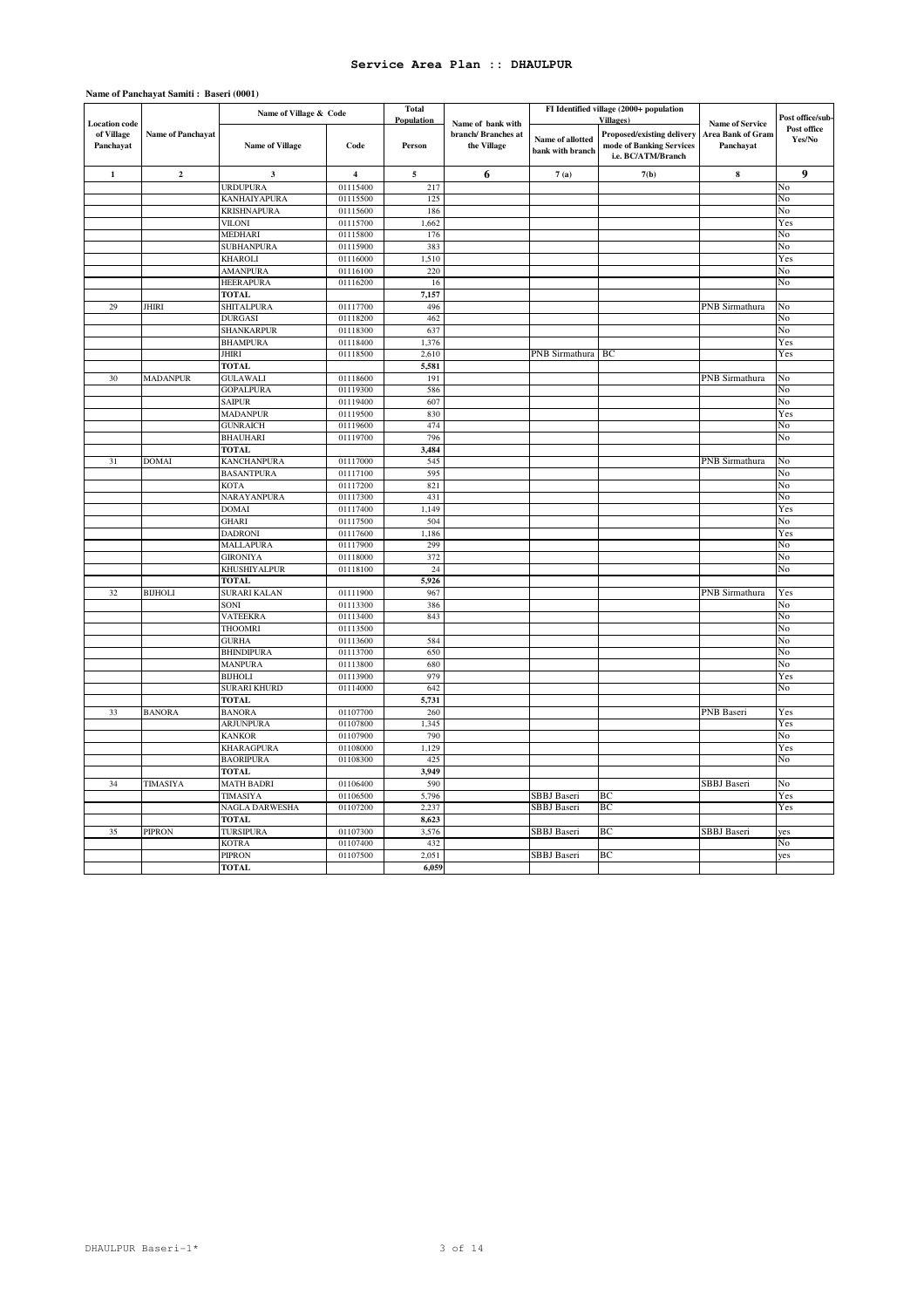#### **NUMBER OF VILLAGES UNDER EACH GRAM PANCHAYAT Name of Panchayat Samiti : Bari (0002)**

|                                                 |                          | Name of Village & Code           |                         | <b>Total</b>                |                                                                   |                                      | FI Identified village (2000+ population                                                                            |                                                                 |                                           |
|-------------------------------------------------|--------------------------|----------------------------------|-------------------------|-----------------------------|-------------------------------------------------------------------|--------------------------------------|--------------------------------------------------------------------------------------------------------------------|-----------------------------------------------------------------|-------------------------------------------|
| <b>Location</b> code<br>of Village<br>Panchayat | <b>Name of Panchayat</b> | <b>Name of Village</b>           | Code                    | <b>Population</b><br>Person | Name of bank<br>with branch/<br><b>Branches</b> at<br>the Village | Name of allotted<br>bank with branch | <b>Villages</b> )<br>Proposed/existing<br>delivery mode of<br><b>Banking Services i.e.</b><br><b>BC/ATM/Branch</b> | <b>Name of Service Area</b><br><b>Bank of Gram</b><br>Panchayat | Post office/sub-<br>Post office<br>Yes/No |
| $\mathbf{1}$                                    | $\mathbf{2}$             | 3                                | $\overline{\mathbf{4}}$ | 5                           | 6                                                                 | 7(a)                                 | 7(b)                                                                                                               | 8                                                               | 9                                         |
| 01                                              | DHEEMIRI                 | DHANNU KA PURA                   | 01119800                | 1,123                       |                                                                   |                                      |                                                                                                                    | SBBJ Bari                                                       | No                                        |
|                                                 |                          | DHEEMIRI                         | 01120200                | 2,143                       |                                                                   | SBBJ Bari                            | BC                                                                                                                 |                                                                 | Yes                                       |
|                                                 |                          | KHOOLE KA PURA                   | 01119900                | 927                         |                                                                   |                                      |                                                                                                                    |                                                                 | No                                        |
|                                                 |                          | SIKARRA                          | 01120000                | 583                         |                                                                   |                                      |                                                                                                                    |                                                                 | No                                        |
|                                                 |                          | <b>TODPURA</b>                   | 01120100                | 686                         |                                                                   |                                      |                                                                                                                    |                                                                 | No                                        |
|                                                 |                          | <b>TOTAL</b>                     |                         | 5,462                       |                                                                   |                                      |                                                                                                                    |                                                                 |                                           |
| 02                                              | KHAURI                   | TAMOTI                           | 01120300                | 1,185                       |                                                                   |                                      |                                                                                                                    | SBBJ Bari                                                       | Yes                                       |
|                                                 | <b>IBRAHIMPUR</b>        | KHAIRARI                         | 01120500                | 414                         |                                                                   |                                      |                                                                                                                    |                                                                 | No                                        |
|                                                 |                          | KHAURI IBRAHIMPUR                | 01120400                | 714                         |                                                                   |                                      |                                                                                                                    |                                                                 | No                                        |
|                                                 |                          | <b>REWAI</b>                     | 01120800                | 1,775                       |                                                                   |                                      |                                                                                                                    |                                                                 | Yes                                       |
|                                                 |                          | <b>TOTPURA</b>                   | 01120900                | 419                         |                                                                   |                                      |                                                                                                                    |                                                                 | No                                        |
|                                                 |                          | <b>TOTAL</b>                     |                         | 4,507                       |                                                                   |                                      |                                                                                                                    |                                                                 |                                           |
| 03                                              | NIDHARA                  | SANAURA                          | 01121000                | 2,079                       |                                                                   | SBBJ Bari                            | BC                                                                                                                 | SBBJ Bari                                                       | Yes                                       |
|                                                 |                          | GADARPURA                        | 01121100                | 642                         |                                                                   |                                      |                                                                                                                    |                                                                 | No                                        |
|                                                 |                          | HULASI KA PURA                   | 01122500                | 395                         |                                                                   |                                      |                                                                                                                    |                                                                 | No                                        |
|                                                 |                          | MAHARAJPUR                       | 01122700                | 351                         |                                                                   |                                      |                                                                                                                    |                                                                 | No                                        |
|                                                 |                          | MIRPURA                          | 01123000                | 381                         |                                                                   |                                      |                                                                                                                    |                                                                 | No                                        |
|                                                 |                          | NIDHARA                          | 01123100                | 1,120                       |                                                                   |                                      |                                                                                                                    |                                                                 | Yes                                       |
|                                                 |                          | RUDH KA PURA                     | 01122600                | 1,263                       |                                                                   |                                      |                                                                                                                    |                                                                 | Yes                                       |
|                                                 |                          | RUNDH NIDHARA                    | 01122900                | 206                         |                                                                   |                                      |                                                                                                                    |                                                                 | No                                        |
|                                                 | CHILA CHAUND             | <b>TOTAL</b>                     |                         | 6,437                       |                                                                   |                                      |                                                                                                                    |                                                                 |                                           |
| 04                                              |                          | REECHHAI<br>CHILA CHAUND         | 01121200                | 287                         |                                                                   | RGB Bari                             | ВC                                                                                                                 | <b>RGB</b> Bari                                                 | No                                        |
|                                                 |                          |                                  | 01121500<br>01121400    | 3,865<br>460                |                                                                   |                                      |                                                                                                                    |                                                                 | Yes<br>No                                 |
|                                                 |                          | HALLE KA PURA<br><b>RANPURA</b>  | 01121300                | 491                         |                                                                   |                                      |                                                                                                                    |                                                                 | No                                        |
|                                                 |                          | <b>TOTAL</b>                     |                         | 5,103                       |                                                                   |                                      |                                                                                                                    |                                                                 |                                           |
| 05                                              | NAKSAUDA                 | NAKSAUDA                         | 01121600                | 844                         |                                                                   |                                      |                                                                                                                    | <b>RGB</b> Bari                                                 | No                                        |
|                                                 |                          | <b>ADAMPUR</b>                   | 01122300                | 995                         |                                                                   |                                      |                                                                                                                    |                                                                 | No                                        |
|                                                 |                          | JAMBOORA                         | 01132700                | 178                         |                                                                   |                                      |                                                                                                                    |                                                                 | No                                        |
|                                                 |                          | KOYLA                            | 01121800                | 701                         |                                                                   |                                      |                                                                                                                    |                                                                 | No                                        |
|                                                 |                          | SAGAUR                           | 01122200                | 653                         |                                                                   |                                      |                                                                                                                    |                                                                 | No                                        |
|                                                 |                          | SALEMABAD                        | 01122400                | 487                         |                                                                   |                                      |                                                                                                                    |                                                                 | No                                        |
|                                                 |                          | SUNIPUR                          | 01122800                | 2,144                       |                                                                   | <b>RGB</b> Bari                      | ВC                                                                                                                 |                                                                 | Yes                                       |
|                                                 |                          | <b>TOTAL</b>                     |                         | 6,002                       |                                                                   |                                      |                                                                                                                    |                                                                 |                                           |
| 06                                              | JMREH                    | KANKRAI                          | 01121700                | 1,058                       |                                                                   |                                      |                                                                                                                    | RGB Bari                                                        | Yes                                       |
|                                                 |                          | DAUAPURA                         | 01122000                | 449                         |                                                                   |                                      |                                                                                                                    |                                                                 | No                                        |
|                                                 |                          | NADROLI                          | 01132600                | 323                         |                                                                   |                                      |                                                                                                                    |                                                                 | No                                        |
|                                                 |                          | TALUMREH                         | 01121900                | 5                           |                                                                   |                                      |                                                                                                                    |                                                                 | No                                        |
|                                                 |                          | UMREH                            | 01122100                | 3,865                       |                                                                   | RGB Bari                             | ВC                                                                                                                 |                                                                 | Yes                                       |
|                                                 |                          | <b>TOTAL</b>                     |                         | 5,700                       |                                                                   |                                      |                                                                                                                    |                                                                 |                                           |
| 07                                              | ALIGARH                  | <b>RANPUR</b>                    | 01123300                | 986                         |                                                                   |                                      |                                                                                                                    | SBBJ Bari                                                       | No                                        |
|                                                 |                          | ALIGARH                          | 01128400                | 2,093                       |                                                                   | SBBJ Bari                            | ВC                                                                                                                 |                                                                 | Yes                                       |
|                                                 |                          | <b>GARHI</b>                     | 01123500                | 992                         |                                                                   |                                      |                                                                                                                    |                                                                 | No                                        |
|                                                 |                          | <b>GARHI KHIRANA</b>             | 01123400                | 1,640                       |                                                                   |                                      |                                                                                                                    |                                                                 | Yes                                       |
|                                                 |                          | <b>TOTAL</b>                     |                         | 5,711                       |                                                                   |                                      |                                                                                                                    |                                                                 |                                           |
| 08                                              | TONTRI                   | <b>TONTRI</b>                    | 01123700                | 1,762                       |                                                                   |                                      |                                                                                                                    | SBBJ bari                                                       | Yes                                       |
|                                                 |                          | <b>BARAPURA</b>                  | 01123800                | 995<br>981                  |                                                                   |                                      |                                                                                                                    |                                                                 | No<br>No                                  |
|                                                 |                          | <b>DADUR</b><br><b>KACHHPURA</b> | 01128300<br>01124100    | 916                         |                                                                   |                                      |                                                                                                                    |                                                                 | No                                        |
|                                                 |                          | PURAMDARI                        | 01124000                | 822                         |                                                                   |                                      |                                                                                                                    |                                                                 | No                                        |
|                                                 |                          | RETI                             | 01123900                | 486                         |                                                                   |                                      |                                                                                                                    |                                                                 | No                                        |
|                                                 |                          | <b>TOTAL</b>                     |                         | 5,962                       |                                                                   |                                      |                                                                                                                    |                                                                 |                                           |
| 09                                              | <b>NORHA</b>             | <b>BAINPURA KHALSA</b>           | 01124200                | 980                         |                                                                   |                                      |                                                                                                                    | <b>RGB Kanchanpur</b>                                           | No                                        |
|                                                 |                          | AMBAR KHAN KA NAG 01125200       |                         | 776                         |                                                                   |                                      |                                                                                                                    |                                                                 | No                                        |
|                                                 |                          | <b>KANSPURA</b>                  | 01124400                | 1,091                       |                                                                   |                                      |                                                                                                                    |                                                                 | Yes                                       |
|                                                 |                          | <b>MARH NORHA</b>                | 01124700                | 633                         |                                                                   |                                      |                                                                                                                    |                                                                 | No                                        |
|                                                 |                          | <b>MARHA GOOJAR</b>              | 01124300                | 705                         |                                                                   |                                      |                                                                                                                    |                                                                 | No                                        |
|                                                 |                          | <b>NORHA</b>                     | 01124800                | 505                         |                                                                   |                                      |                                                                                                                    |                                                                 | No                                        |
|                                                 |                          | <b>RAHAL</b>                     | 01124500                | 1,005                       |                                                                   |                                      |                                                                                                                    |                                                                 | No                                        |
|                                                 |                          | <b>TAKEEPUR</b>                  | 01124600                | 1,036                       |                                                                   |                                      |                                                                                                                    |                                                                 | Yes                                       |
|                                                 |                          | <b>TOTAL</b>                     |                         | 6,731                       |                                                                   |                                      |                                                                                                                    |                                                                 |                                           |
| 10                                              | <b>NAGLA</b>             | <b>BADRAITHA</b>                 | 01124900                | 1,109                       |                                                                   |                                      |                                                                                                                    | SBBJ Garhi Sukhha                                               | yes                                       |
|                                                 | <b>BEEDHORA</b>          | <b>BUDDHA KA PURA</b>            | 01125000                | 735                         |                                                                   |                                      |                                                                                                                    |                                                                 | no                                        |
|                                                 |                          | <b>KHERLI</b>                    | 01125100                | 613                         |                                                                   |                                      |                                                                                                                    |                                                                 | no                                        |
|                                                 |                          | NAGLA BEEDHORA                   | 01125300                | 1,477                       |                                                                   |                                      |                                                                                                                    |                                                                 | no                                        |
|                                                 |                          | <b>TOTAL</b>                     |                         | 3,934                       |                                                                   |                                      |                                                                                                                    |                                                                 |                                           |
| 11                                              | GARHI SUKKHA             | <b>DHURWAS</b>                   | 01125400                | 917                         |                                                                   |                                      |                                                                                                                    | SBBJ Garhi Sukhha                                               | no                                        |
|                                                 |                          | <b>BADHAU KA NAGLA</b>           | 01125500                | 718                         |                                                                   |                                      |                                                                                                                    |                                                                 | no                                        |
|                                                 |                          | <b>GARHI SUKKHA</b>              | 01127300                |                             | 1,410 SBBJ                                                        |                                      |                                                                                                                    |                                                                 | yes                                       |
|                                                 |                          | LALONI                           | 01127400                | 1,525                       |                                                                   |                                      |                                                                                                                    |                                                                 | no                                        |
|                                                 | NEEM KHERA               | <b>TOTAL</b>                     |                         | 4,570                       |                                                                   |                                      |                                                                                                                    |                                                                 |                                           |
| 12                                              |                          | AJEETPUR                         | 01125600                | 1,073                       |                                                                   |                                      |                                                                                                                    | SBBJ Garhi Sukhha yes                                           |                                           |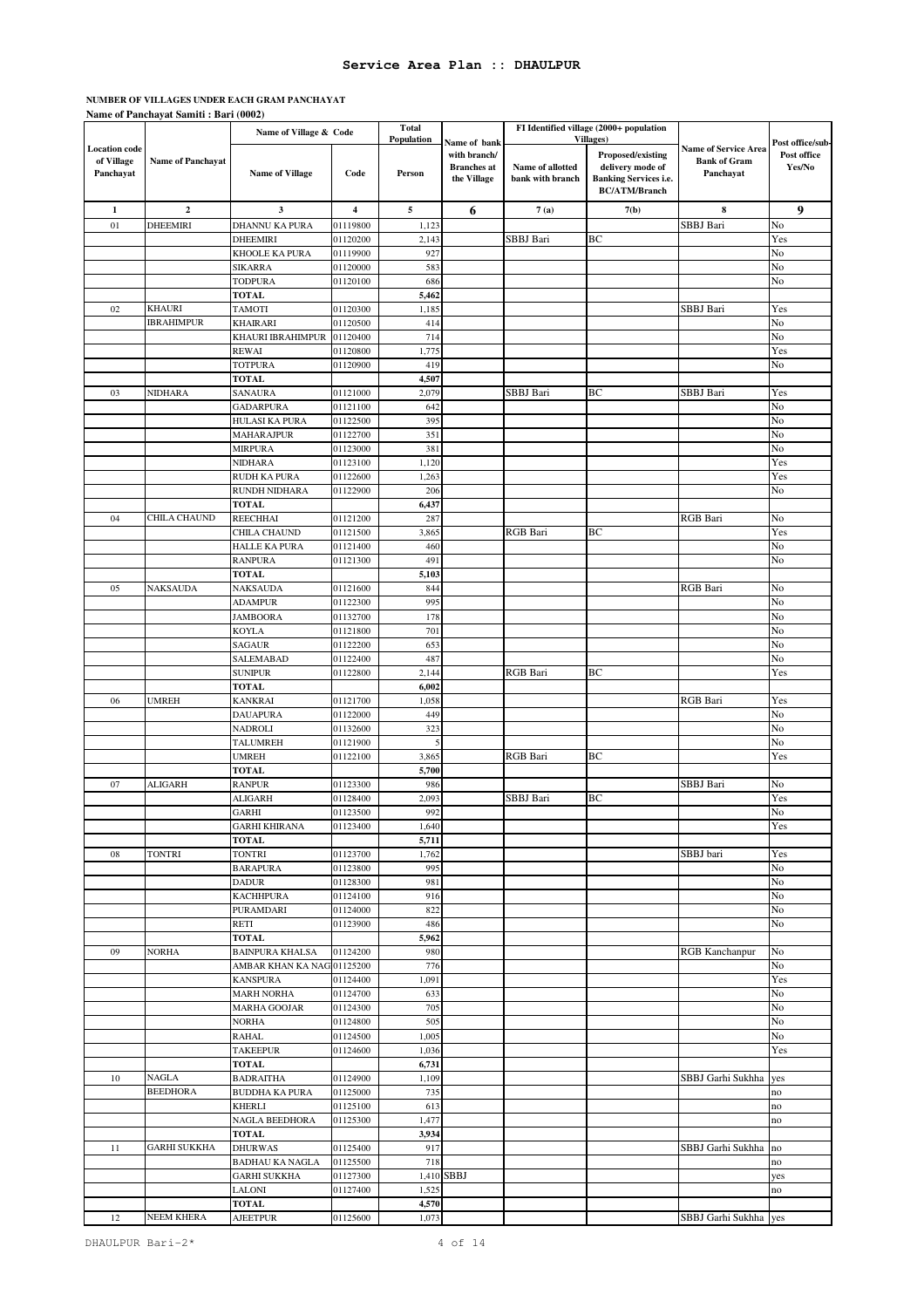|                                    | Name of Fanchayat Sannu ; Daft (0004) |                            |          |              |                    |                      |                                         |                                                    |                  |
|------------------------------------|---------------------------------------|----------------------------|----------|--------------|--------------------|----------------------|-----------------------------------------|----------------------------------------------------|------------------|
|                                    |                                       | Name of Village & Code     |          | <b>Total</b> |                    |                      | FI Identified village (2000+ population |                                                    |                  |
|                                    |                                       |                            |          | Population   | Name of bank       |                      | <b>Villages</b> )                       |                                                    | Post office/sub- |
| <b>Location</b> code<br>of Village | <b>Name of Panchayat</b>              |                            |          |              | with branch/       |                      | Proposed/existing                       | <b>Name of Service Area</b><br><b>Bank of Gram</b> | Post office      |
| Panchayat                          |                                       | <b>Name of Village</b>     | Code     | Person       | <b>Branches</b> at | Name of allotted     | delivery mode of                        | Panchayat                                          | Yes/No           |
|                                    |                                       |                            |          |              | the Village        | bank with branch     | <b>Banking Services i.e.</b>            |                                                    |                  |
|                                    |                                       |                            |          |              |                    |                      | <b>BC/ATM/Branch</b>                    |                                                    |                  |
| $\mathbf{1}$                       | $\mathbf{2}$                          | 3                          | 4        | 5            | 6                  | 7(a)                 | 7(b)                                    | $\bf8$                                             | 9                |
|                                    |                                       | <b>KHERA</b>               | 01125700 | 838          |                    |                      |                                         |                                                    | no               |
|                                    |                                       | <b>MAJHAUWA</b>            | 01125800 | 771          |                    |                      |                                         |                                                    | no               |
|                                    |                                       | <b>NEEM KHERA</b>          | 01126100 | 1,255        |                    |                      |                                         |                                                    | yes              |
|                                    |                                       | PURA SIKRODA               | 01126000 | 901          |                    |                      |                                         |                                                    | no               |
|                                    |                                       | <b>SIKRODA</b>             | 01125900 | 701          |                    |                      |                                         |                                                    | no               |
|                                    |                                       |                            |          |              |                    |                      |                                         |                                                    |                  |
|                                    |                                       | <b>TOTAL</b>               |          | 5,539        |                    |                      |                                         | SBBJ Garhi Sukhha                                  |                  |
| 13                                 | PIDAWALI                              | <b>KOLUA</b>               | 01126200 | 962          |                    |                      |                                         |                                                    | no               |
|                                    |                                       | <b>BEELONI</b>             | 01126500 | 1,319        |                    |                      |                                         |                                                    | yes              |
|                                    |                                       | <b>GURJA</b>               | 01126300 | 332          |                    |                      |                                         |                                                    | no               |
|                                    |                                       | <b>LOHARE KA PURA</b>      | 01126800 | 329          |                    |                      |                                         |                                                    | no               |
|                                    |                                       | PAI KA PURA                | 01126400 | 1,172        |                    |                      |                                         |                                                    | yes              |
|                                    |                                       | PIDAWALI                   | 01126900 | 2,139        |                    | SBBJ garhi Sukhha BC |                                         |                                                    | yes              |
|                                    |                                       | <b>TOTAL</b>               |          | 6,253        |                    |                      |                                         |                                                    |                  |
| 14                                 | <b>MARHOLI</b>                        | AAM KA PURA                | 01126600 | 500          |                    |                      |                                         | PNB Bijoli                                         | no               |
|                                    |                                       | <b>ARUVA</b>               | 01130100 | 1,322        |                    |                      |                                         |                                                    | yes              |
|                                    |                                       | <b>GARHI JAKHODA</b>       | 01130400 | 783          |                    |                      |                                         |                                                    | no               |
|                                    |                                       | <b>JANPURA</b>             | 01136200 | 416          |                    |                      |                                         |                                                    | no               |
|                                    |                                       | LALONIHAR                  | 01126700 | 920          |                    |                      |                                         |                                                    | no               |
|                                    |                                       | <b>MARHOLI</b>             | 01130200 | 1,053        |                    |                      |                                         |                                                    | yes              |
|                                    |                                       | <b>MURAWALI</b>            | 01130300 | 353          |                    |                      |                                         |                                                    | no               |
|                                    |                                       | TOTAL                      |          | 5,347        |                    |                      |                                         |                                                    |                  |
| 15                                 | <b>NAGLA</b>                          | NAGLA DULHEKHAN            | 01127000 | 1,825        |                    |                      |                                         | <b>RGB Kanchanpur</b>                              | yes              |
|                                    | <b>DULHEKHAN</b>                      | <b>AFZALPUR</b>            | 01129500 | 2,349        |                    | RGB Kanchanpur BC    |                                         |                                                    | yes              |
|                                    |                                       | KURRI KA PURA              | 01129600 | 287          |                    |                      |                                         |                                                    | no               |
|                                    |                                       | <b>TOTAL</b>               |          | 4,461        |                    |                      |                                         |                                                    |                  |
| 16                                 | <b>KANCHANPUR</b>                     | <b>KURENDA</b>             | 01127500 | 1,288        |                    |                      |                                         | <b>RGB Kanchanpur</b>                              | yes              |
|                                    |                                       | <b>DHAUNSPUR</b>           | 01129300 | 408          |                    |                      |                                         |                                                    | no               |
|                                    |                                       | <b>KANCHANPUR</b>          | 01127800 | 1,674 RGB    |                    |                      |                                         |                                                    | yes              |
|                                    |                                       | PAVESURA                   | 01127900 | 1,402        |                    |                      |                                         |                                                    | yes              |
|                                    |                                       | <b>TOTAL</b>               |          | 4,772        |                    |                      |                                         |                                                    |                  |
| 17                                 | <b>SONHA</b>                          | MAHUA KHERA                | 01127100 | 1,583        |                    |                      |                                         | SBBJ Garhi Sukhha                                  | yes              |
|                                    |                                       | CHHOTA SONHA               | 01127600 | 301          |                    |                      |                                         |                                                    | no               |
|                                    |                                       | PANJOOPURA                 | 01127200 | 1,594        |                    |                      |                                         |                                                    | no               |
|                                    |                                       | SONHA                      | 01127700 | 1,515        |                    |                      |                                         |                                                    | yes              |
|                                    |                                       | <b>TOTAL</b>               |          | 4,993        |                    |                      |                                         |                                                    |                  |
| 18                                 | <b>RUPASPUR</b>                       | <b>IOBALPUR</b>            | 01128000 | 414          |                    |                      |                                         | PNB Bari                                           | no               |
|                                    |                                       | <b>BIDARPUR</b>            | 01128600 | 367          |                    |                      |                                         |                                                    | no               |
|                                    |                                       |                            |          |              |                    |                      |                                         |                                                    |                  |
|                                    |                                       | <b>GHAISUA</b>             | 01128200 | 533          |                    |                      |                                         |                                                    | no               |
|                                    |                                       | <b>JAMALPUR</b>            | 01131000 | 238          |                    |                      |                                         |                                                    | no               |
|                                    |                                       | <b>JARARI GHAISUA</b>      | 01128100 | 998          |                    |                      |                                         |                                                    | no               |
|                                    |                                       | PURA ULAWATI               | 01129200 | 1,046        |                    |                      |                                         |                                                    | yes              |
|                                    |                                       | <b>RUPASPUR</b>            | 01128500 | 715          |                    |                      |                                         |                                                    | yes              |
|                                    |                                       | <b>ULAWTI</b>              | 01129100 | 524          |                    |                      |                                         |                                                    | по               |
|                                    |                                       | TOTAL                      |          | 4,835        |                    |                      |                                         |                                                    |                  |
| 19                                 | <b>DHANORA</b>                        | <b>UMRI</b>                | 01128700 | 674          |                    |                      |                                         | PNB Bari                                           | no               |
|                                    |                                       | <b>DHANORA</b>             | 01131200 | 1,338        |                    |                      |                                         |                                                    | yes              |
|                                    |                                       | <b>JAHANPUR</b>            | 01129000 | 422          |                    |                      |                                         |                                                    | no               |
|                                    |                                       | <b>KARERUA</b>             | 01128800 | 1,609        |                    |                      |                                         |                                                    | yes              |
|                                    |                                       | <b>RAJAPUR</b>             | 01131300 | 363          |                    |                      |                                         |                                                    | no               |
|                                    |                                       | SAUHAS                     | 01131100 | 189          |                    |                      |                                         |                                                    | no               |
|                                    |                                       | <b>TOTAL</b>               |          | 4,595        |                    |                      |                                         |                                                    |                  |
| 20                                 | <b>LAKHEPURA</b>                      | <b>HANSAI</b>              | 01128900 | 1,410        |                    |                      |                                         | PNB Bari                                           | yes              |
|                                    |                                       | <b>GAONRI</b>              | 01129400 | 1,025        |                    |                      |                                         |                                                    | no               |
|                                    |                                       | LAKHEPURA                  | 01130900 | 853          |                    |                      |                                         |                                                    | yes              |
|                                    |                                       | SOORAUTHI                  | 01130800 | 1,505        |                    |                      |                                         |                                                    | yes              |
|                                    |                                       | <b>TOTAL</b>               |          | 4,793        |                    |                      |                                         |                                                    |                  |
| 21                                 | JAPAWALI                              | GUJARRA KALAN KHU 01129700 |          | 1,326        |                    |                      |                                         | RGB kanchanpur                                     | yes              |
|                                    |                                       | <b>DHWAJPURA</b>           | 01130000 | 1,317        |                    |                      |                                         |                                                    | yes              |
|                                    |                                       | JAPAWALI                   | 01129900 | 916          |                    |                      |                                         |                                                    | yes              |
|                                    |                                       | <b>LAHAKPUR</b>            | 01129800 | 981          |                    |                      |                                         |                                                    | no               |
|                                    |                                       | <b>TOTAL</b>               |          | 4,540        |                    |                      |                                         |                                                    |                  |
| $22\,$                             | <b>BIJAULI</b>                        | <b>KUTAKPUR</b>            | 01130500 | 442          |                    |                      |                                         | PNB Bijoli                                         | no               |
|                                    |                                       | <b>BAHADURPURA</b>         | 01136000 | 1,394        |                    |                      |                                         |                                                    | yes              |
|                                    |                                       | <b>BAINPURA MAFI</b>       | 01130600 | 593          |                    |                      |                                         |                                                    | no               |
|                                    |                                       | <b>BIJAULI</b>             | 01136100 | 2,137 PNB    |                    |                      |                                         |                                                    | yes              |
|                                    |                                       | PURA BAKHTOO               | 01130700 | 1,096        |                    |                      |                                         |                                                    | no               |
|                                    |                                       | <b>TOTAL</b>               |          | 5,662        |                    |                      |                                         |                                                    |                  |
| 23                                 | <b>MASTOORA</b>                       | <b>HUSAINPUR</b>           | 01131400 | 1,057        |                    |                      |                                         | PNB Bijoli                                         | yes              |
|                                    |                                       | KHANPUR GOOJAR             | 01131700 | 228          |                    |                      |                                         |                                                    | no               |
|                                    |                                       | <b>MADAUNA</b>             | 01131600 | 233          |                    |                      |                                         |                                                    | no               |
|                                    |                                       | <b>MASTOORA</b>            | 01135800 | 1,562        |                    |                      |                                         |                                                    | yes              |
|                                    |                                       | <b>MOHRI</b>               | 01135900 | 798          |                    |                      |                                         |                                                    | no               |
|                                    |                                       | <b>NIZAMPUR</b>            | 01131900 | 485          |                    |                      |                                         |                                                    | no               |
|                                    |                                       | PAGULI                     | 01131500 | 473          |                    |                      |                                         |                                                    | no               |

# **Name of Panchayat Samiti : Bari (0002)**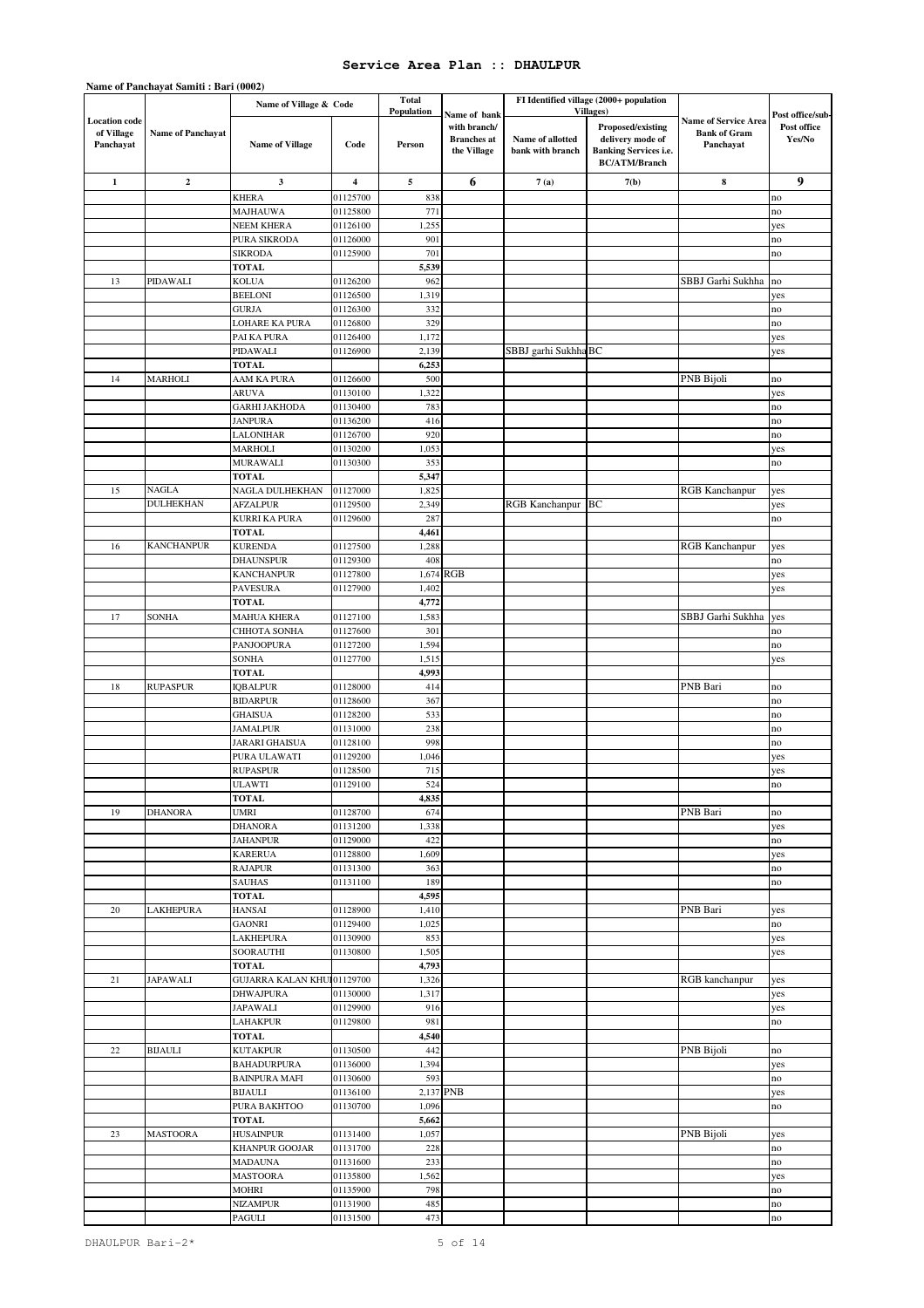|                                                 |                   | Name of Village & Code                 |                         | <b>Total</b><br><b>Population</b> |                                                                   |                                      | FI Identified village (2000+ population<br>Villages)                                          |                                                                 |                                           |
|-------------------------------------------------|-------------------|----------------------------------------|-------------------------|-----------------------------------|-------------------------------------------------------------------|--------------------------------------|-----------------------------------------------------------------------------------------------|-----------------------------------------------------------------|-------------------------------------------|
| <b>Location</b> code<br>of Village<br>Panchayat | Name of Panchayat | <b>Name of Village</b>                 | Code                    | Person                            | Name of bank<br>with branch/<br><b>Branches</b> at<br>the Village | Name of allotted<br>bank with branch | Proposed/existing<br>delivery mode of<br><b>Banking Services i.e.</b><br><b>BC/ATM/Branch</b> | <b>Name of Service Area</b><br><b>Bank of Gram</b><br>Panchayat | Post office/sub-<br>Post office<br>Yes/No |
| $\mathbf{1}$                                    | $\bf{2}$          | $\mathbf{3}$                           | $\overline{\mathbf{4}}$ | 5                                 | 6                                                                 | 7(a)                                 | 7(b)                                                                                          | 8                                                               | 9                                         |
|                                                 |                   | TALABSHAHI NO. 1,2                     | 01132000                | 156                               |                                                                   |                                      |                                                                                               |                                                                 | no                                        |
|                                                 |                   | <b>TOTAL</b>                           |                         | 4,992                             |                                                                   |                                      |                                                                                               |                                                                 |                                           |
| 24                                              | <b>RUDHERA</b>    | <b>MUGALPURA</b>                       | 01134800                | 467                               |                                                                   |                                      |                                                                                               | <b>RGB</b> Bari                                                 | no                                        |
|                                                 |                   | <b>AMOLPURA</b>                        | 01135100                | 727                               |                                                                   |                                      |                                                                                               |                                                                 | no                                        |
|                                                 |                   | <b>GAJPURA</b>                         | 01135200                | 496                               |                                                                   |                                      |                                                                                               |                                                                 | no                                        |
|                                                 |                   | <b>RAHE</b>                            | 01134900                | 862                               |                                                                   |                                      |                                                                                               |                                                                 | no                                        |
|                                                 |                   | <b>RUDHERA</b>                         | 01135000                | 207                               |                                                                   |                                      |                                                                                               |                                                                 | yes                                       |
|                                                 |                   | <b>TOTAL</b>                           |                         | 2,759                             |                                                                   |                                      |                                                                                               |                                                                 |                                           |
| 25                                              | <b>KHANPUR</b>    | POHAP NAGAR                            | 01131800                | 169                               |                                                                   |                                      |                                                                                               | <b>RGB</b> Bari                                                 | No                                        |
|                                                 | <b>MAINA</b>      | <b>AHMADPUR</b>                        | 01132200                | 1,342                             |                                                                   |                                      |                                                                                               |                                                                 | No                                        |
|                                                 |                   | <b>GUTAKHUR</b>                        | 01132300                |                                   |                                                                   |                                      |                                                                                               |                                                                 | No                                        |
|                                                 |                   | <b>KHANPUR MAINA</b>                   | 01132100                | 3,079                             | No Branch                                                         |                                      | No BC                                                                                         |                                                                 | Yes                                       |
|                                                 |                   | <b>TOTAL</b>                           |                         | 4,590                             |                                                                   |                                      |                                                                                               |                                                                 |                                           |
| 26                                              | <b>SAHERI</b>     | <b>KASOTI KHERA</b>                    | 01132400                | 1,643                             |                                                                   |                                      |                                                                                               | <b>RGB</b> Bari                                                 | yes                                       |
|                                                 |                   | <b>KHAURPURA</b><br><b>MAHARAJPURA</b> | 01133000                | 710<br>662                        |                                                                   |                                      |                                                                                               |                                                                 | no                                        |
|                                                 |                   | SAHERINO. 1                            | 01132800<br>01132900    | 540                               |                                                                   |                                      |                                                                                               |                                                                 | no<br>no                                  |
|                                                 |                   | <b>SAHERINO. 2</b>                     | 01133100                | 379                               |                                                                   |                                      |                                                                                               |                                                                 | no                                        |
|                                                 |                   | <b>TALRAM SAGAR</b>                    | 01132500                | 384                               |                                                                   |                                      |                                                                                               |                                                                 | no                                        |
|                                                 |                   | <b>UWASA</b>                           | 01133200                | 318                               |                                                                   |                                      |                                                                                               |                                                                 | no                                        |
|                                                 |                   | <b>TOTAL</b>                           |                         | 4,636                             |                                                                   |                                      |                                                                                               |                                                                 |                                           |
| 27                                              | <b>KUDINNA</b>    | <b>SHAHPUR</b>                         | 01133600                | 568                               |                                                                   |                                      |                                                                                               | <b>RGB</b> Bari                                                 | No                                        |
|                                                 |                   | <b>BARPURA</b>                         | 01134400                | 521                               |                                                                   |                                      |                                                                                               |                                                                 | No                                        |
|                                                 |                   | <b>GURHA MUTAWALI</b>                  | 01134300                | 409                               |                                                                   |                                      |                                                                                               |                                                                 | No                                        |
|                                                 |                   | <b>KARUA</b>                           | 01133900                | 424                               |                                                                   |                                      |                                                                                               |                                                                 | No                                        |
|                                                 |                   | <b>KHARAITI</b>                        | 01133800                | 8                                 |                                                                   |                                      |                                                                                               |                                                                 | No                                        |
|                                                 |                   | <b>KUDINNA</b>                         | 01133700                | 1,061                             |                                                                   |                                      |                                                                                               |                                                                 | yes                                       |
|                                                 |                   | <b>NARSINGHPUR</b>                     | 01134200                | 88                                |                                                                   |                                      |                                                                                               |                                                                 | No                                        |
|                                                 |                   | <b>NAYAPURA</b>                        | 01134100                | 139                               |                                                                   |                                      |                                                                                               |                                                                 | No                                        |
|                                                 |                   | <b>TOR</b>                             | 01134000                |                                   |                                                                   |                                      |                                                                                               |                                                                 | No                                        |
|                                                 |                   | <b>TOTAL</b>                           |                         | 3,218                             |                                                                   |                                      |                                                                                               |                                                                 |                                           |
| 28                                              | SEWARPALI         | PALI                                   | 01133300                | 821                               |                                                                   |                                      |                                                                                               | RGB Bari                                                        | no                                        |
|                                                 |                   | <b>GURJA</b>                           | 01133500                | 435                               |                                                                   |                                      |                                                                                               |                                                                 | no                                        |
|                                                 |                   | SEWARPALI                              | 01133400                | 1,248                             |                                                                   |                                      |                                                                                               |                                                                 | yes                                       |
|                                                 |                   | <b>TOTAL</b>                           |                         | 2,504                             |                                                                   |                                      |                                                                                               |                                                                 |                                           |
| 29                                              | <b>BASAI DANG</b> | <b>DHANAWALI</b><br><b>BAN BIHAR</b>   | 01134500<br>01136300    | 169<br>13                         |                                                                   |                                      |                                                                                               | PNB Bijoli                                                      | no<br>no                                  |
|                                                 |                   | <b>BASAI DANG</b>                      | 01135500                | 1,844                             |                                                                   |                                      |                                                                                               |                                                                 | yes                                       |
|                                                 |                   | <b>BUDHPURA</b>                        | 01135600                | 313                               |                                                                   |                                      |                                                                                               |                                                                 | no                                        |
|                                                 |                   | CHANDELPURA                            | 01135300                | 436                               |                                                                   |                                      |                                                                                               |                                                                 | no                                        |
|                                                 |                   | <b>GANGOLI</b>                         | 01134600                | 246                               |                                                                   |                                      |                                                                                               |                                                                 | no                                        |
|                                                 |                   | <b>MAHADPURA</b>                       | 01135400                | 269                               |                                                                   |                                      |                                                                                               |                                                                 | no                                        |
|                                                 |                   | NIYAYATI                               | 01134700                |                                   |                                                                   |                                      |                                                                                               |                                                                 | no                                        |
|                                                 |                   | <b>VARIPURA</b>                        | 01135700                | 1,121                             |                                                                   |                                      |                                                                                               |                                                                 | yes                                       |
|                                                 |                   | <b>TOTAL</b>                           |                         | 4,411                             |                                                                   |                                      |                                                                                               |                                                                 |                                           |
| 30                                              | KASBA NAGAR       | <b>BEERPUR</b>                         | 01136400                | 614                               |                                                                   |                                      |                                                                                               | PNB Bijoli                                                      | no                                        |
|                                                 |                   | <b>JOGIYAPURA</b>                      | 01136700                | 895                               |                                                                   |                                      |                                                                                               |                                                                 | no                                        |
|                                                 |                   | <b>KASBA NAGAR</b>                     | 01136800                | 1,055                             |                                                                   |                                      |                                                                                               |                                                                 | yes                                       |
|                                                 |                   | <b>RAJAI KALAN</b>                     | 01136500                | 314                               |                                                                   |                                      |                                                                                               |                                                                 | no                                        |
|                                                 |                   | <b>RAJAI KHURD</b>                     | 01136600                | 850                               |                                                                   |                                      |                                                                                               |                                                                 | no                                        |
|                                                 |                   | <b>TOTAL</b>                           |                         | 3,728                             |                                                                   |                                      |                                                                                               |                                                                 |                                           |
| 31                                              | SIGORAI           | <b>BATESHWAR KALAN</b>                 | 01120600                | 475                               |                                                                   |                                      |                                                                                               | SBBJ Bari                                                       | no                                        |
|                                                 |                   | <b>BATESHWAR KHURD</b>                 | 01120700                | 369                               |                                                                   |                                      |                                                                                               |                                                                 | no                                        |
|                                                 |                   | <b>KUHAWANI</b>                        | 01123200                | 1,282                             |                                                                   |                                      |                                                                                               |                                                                 | yes                                       |
|                                                 |                   | SIGORAI                                | 01123600                | 1,722                             |                                                                   |                                      |                                                                                               |                                                                 | yes                                       |
|                                                 |                   | <b>TOTAL</b>                           |                         | 3,848                             |                                                                   |                                      |                                                                                               |                                                                 |                                           |

# **Name of Panchayat Samiti : Bari (0002)**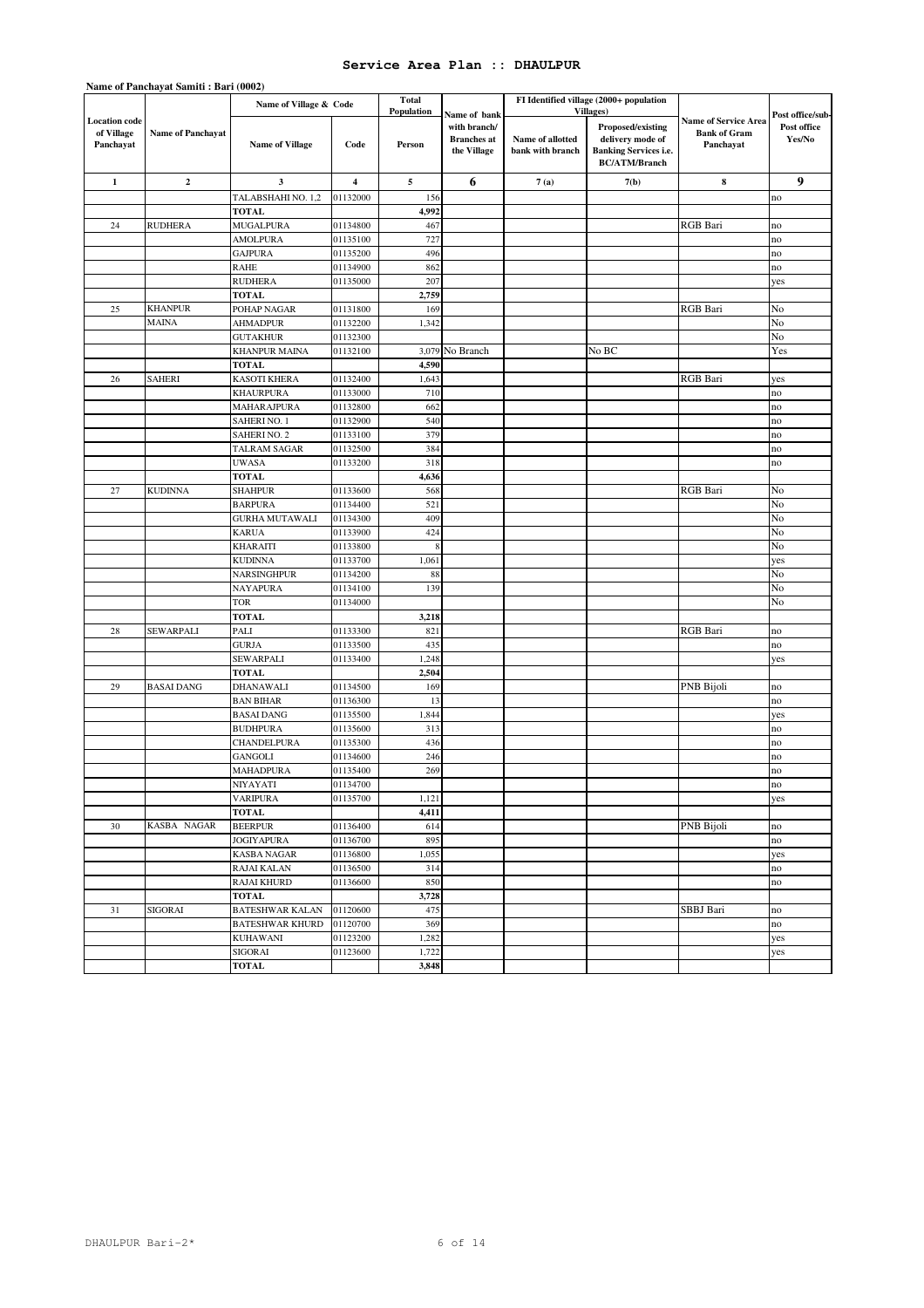#### **NUMBER OF VILLAGES UNDER EACH GRAM PANCHAYAT**

### **Name of Panchayat Samiti : Dhaulpur (0003)**

|                                                 |                          | Name of Village & Code                  |                         | <b>Total</b><br>Population | Name of bank                                      | FI Identified village (2000+ population Villages) |                                                                                               |                                                       | Post office/sub-      |
|-------------------------------------------------|--------------------------|-----------------------------------------|-------------------------|----------------------------|---------------------------------------------------|---------------------------------------------------|-----------------------------------------------------------------------------------------------|-------------------------------------------------------|-----------------------|
| <b>Location code</b><br>of Village<br>Panchayat | <b>Name of Panchayat</b> | <b>Name of Village</b>                  | Code                    | Person                     | with branch/<br><b>Branches</b> at<br>the Village | Name of allotted bank with<br>branch              | Proposed/existing<br>delivery mode of<br><b>Banking Services i.e.</b><br><b>BC/ATM/Branch</b> | <b>Name of Service Area Bank</b><br>of Gram Panchayat | Post office<br>Yes/No |
| $\mathbf{1}$                                    | $\mathbf 2$              | $\mathbf{3}$                            | $\overline{\mathbf{4}}$ | 5                          | 6                                                 | 7(a)                                              | 7(b)                                                                                          | $\bf8$                                                | 9                     |
| $01\,$                                          | <b>BASAI NEEM</b>        | <b>BEECHHIYA</b>                        | 01168000                | 1,121                      |                                                   |                                                   |                                                                                               | <b>PNB City</b>                                       | Yes                   |
|                                                 |                          | <b>BASAI NEEM</b>                       | 01168100                | 1,166                      |                                                   |                                                   |                                                                                               |                                                       | Yes                   |
|                                                 |                          | <b>GAWAN</b><br>KAMARE KA PURA          | 01168300<br>01168200    | 302<br>667                 |                                                   |                                                   |                                                                                               |                                                       | No<br>No              |
|                                                 |                          | <b>TOTAL</b>                            |                         | 3,256                      |                                                   |                                                   |                                                                                               |                                                       |                       |
| $02\,$                                          | <b>MOROLI</b>            | <b>MILKAN</b>                           | 01166500                | 864                        |                                                   |                                                   |                                                                                               | <b>CBI</b> Dholpur                                    | No                    |
|                                                 |                          | <b>BARAPURA</b>                         | 01167700                | 1,221                      |                                                   |                                                   |                                                                                               |                                                       | Yes                   |
|                                                 |                          | <b>BARELA PURA</b>                      | 01167900                | 939                        |                                                   |                                                   |                                                                                               |                                                       | Yes                   |
|                                                 |                          | GUNNA KA PURA<br>MOROLI                 | 01166800<br>01167800    | 843<br>3,209               |                                                   | <b>PNB Dholpur City</b>                           | ВC                                                                                            |                                                       | No<br>Yes             |
|                                                 |                          | MOROLI KA PURA                          | 01166700                | 751                        |                                                   |                                                   |                                                                                               |                                                       | No                    |
|                                                 |                          | NAGLA MOROLI                            | 01167600                |                            |                                                   |                                                   |                                                                                               |                                                       | No                    |
|                                                 |                          | TOTAL                                   |                         | 7,827                      |                                                   |                                                   |                                                                                               |                                                       |                       |
| 03                                              | <b>BISHNODA</b>          | NAKATPURA                               | 01166000                | 1,487                      |                                                   |                                                   |                                                                                               | <b>RGB</b> mittal Colony                              | Yes                   |
|                                                 |                          | <b>BISHNODA</b><br><b>MASOODPUR</b>     | 01166600<br>01166400    | 1,448<br>1,298             |                                                   |                                                   |                                                                                               |                                                       | Yes<br>Yes            |
|                                                 |                          | RAJORA                                  | 01166100                | 507                        |                                                   |                                                   |                                                                                               |                                                       | No                    |
|                                                 |                          | <b>TOTAL</b>                            |                         | 4,740                      |                                                   |                                                   |                                                                                               |                                                       |                       |
| 04                                              | <b>KOTRA</b>             | <b>RAMNAGAR</b>                         | 01166200                | 404                        |                                                   |                                                   |                                                                                               | <b>SBI</b> Dholpur                                    | No                    |
|                                                 |                          | <b>GARWAPURA</b>                        | 01167500                | 376                        |                                                   |                                                   |                                                                                               |                                                       | No                    |
|                                                 |                          | KHANPURA<br><b>KOOKPUR</b>              | 01166900<br>01167100    | 408<br>407                 |                                                   |                                                   |                                                                                               |                                                       | No<br>No              |
|                                                 |                          | <b>KOTRA</b>                            | 01167400                | 499                        |                                                   |                                                   |                                                                                               |                                                       | No                    |
|                                                 |                          | NIBHI                                   | 01167000                | 1,007                      |                                                   |                                                   |                                                                                               |                                                       | Yes                   |
|                                                 |                          | PATEWARI                                | 01167200                | 411                        |                                                   |                                                   |                                                                                               |                                                       | No                    |
|                                                 |                          | SAHRAUN<br>SANDRA                       | 01167300<br>01166300    | 560<br>819                 |                                                   |                                                   |                                                                                               |                                                       | No<br>Yes             |
|                                                 |                          | <b>TOTAL</b>                            |                         | 4,891                      |                                                   |                                                   |                                                                                               |                                                       |                       |
| 05                                              | SARANI                   | KHERA                                   | 01165000                | 1,885                      |                                                   |                                                   |                                                                                               | <b>RGB</b> mittal Colony                              | Yes                   |
|                                                 |                          | CHAINAPURA                              | 01165600                | 904                        |                                                   |                                                   |                                                                                               |                                                       | Yes                   |
|                                                 |                          | DHEEMRI                                 | 01165300                | 784                        |                                                   |                                                   |                                                                                               |                                                       | No                    |
|                                                 |                          | MIRZAPUR<br>NAGLA BHAGAT                | 01165700<br>01165900    | 524<br>544                 |                                                   |                                                   |                                                                                               |                                                       | No<br>No              |
|                                                 |                          | POOTHPURA                               | 01165400                | 333                        |                                                   |                                                   |                                                                                               |                                                       | No                    |
|                                                 |                          | SARANI                                  | 01165800                | 774                        |                                                   |                                                   |                                                                                               |                                                       | No                    |
|                                                 |                          | <b>SHAHPUR</b>                          | 01165500                | 202                        |                                                   |                                                   |                                                                                               |                                                       | No                    |
|                                                 |                          | <b>TOTAL</b>                            |                         | 5,950                      |                                                   |                                                   |                                                                                               |                                                       |                       |
| 06                                              | <b>BASAI SAMANTA</b>     | <b>BHAGIRATHPURA</b>                    | 01164300                | 1,096                      |                                                   |                                                   |                                                                                               | PNB Dhoolkot Dholpur                                  | Yes                   |
|                                                 |                          | <b>BAGHPURA</b><br><b>BASAI SAMANTA</b> | 01165100<br>01164400    | 346<br>1,171               |                                                   |                                                   |                                                                                               |                                                       | No<br>Yes             |
|                                                 |                          | <b>BHILGAWAN</b>                        | 01164800                | 1,054                      |                                                   |                                                   |                                                                                               |                                                       | Yes                   |
|                                                 |                          | <b>CHANDPUR</b>                         | 01164900                | 1,285                      |                                                   |                                                   |                                                                                               |                                                       | Yes                   |
|                                                 |                          | <b>JHIL KA PURA</b>                     | 01165200                | 478                        |                                                   |                                                   |                                                                                               |                                                       | No                    |
|                                                 | PURANI                   | TOTAL                                   |                         | 5,430                      |                                                   |                                                   |                                                                                               |                                                       |                       |
| 07                                              | <b>CHHAWANEE</b>         | <b>HIRNAUDA</b><br><b>SURAJPURA</b>     | 01164600<br>01164700    | 283<br>1,120               |                                                   |                                                   |                                                                                               | PNB Dhoolkot Dholpur                                  | No<br>Yes             |
|                                                 |                          | TOTAL                                   |                         | 1,403                      |                                                   |                                                   |                                                                                               |                                                       |                       |
| ${\bf 08}$                                      | PACHGAON                 | <b>RUPASPUR</b>                         | 01163800                | 676                        |                                                   |                                                   |                                                                                               | RGB Pachgaon                                          | No                    |
|                                                 |                          | ADARSHNAGAR                             | 01164000                | 754                        |                                                   |                                                   |                                                                                               |                                                       | No                    |
|                                                 |                          | MOHALLI KA PURA<br><b>NAINOKHAR</b>     | 01164100                | 832<br>950                 |                                                   |                                                   |                                                                                               |                                                       | Yes                   |
|                                                 |                          | NARPURA                                 | 01164200<br>01164500    | 651                        |                                                   |                                                   |                                                                                               |                                                       | Yes<br>No             |
|                                                 |                          | PACHGAON                                | 01163900                |                            | 2,747 RGB                                         |                                                   |                                                                                               |                                                       | Yes                   |
|                                                 |                          | TOTAL                                   |                         | 6,610                      |                                                   |                                                   |                                                                                               |                                                       |                       |
| 09                                              | MALAUNI                  | <b>JHARPURA</b>                         | 01147500                | 731                        |                                                   |                                                   |                                                                                               | PNB Dhoolkot Dholpur                                  | Yes                   |
|                                                 | <b>KHURD</b>             | <b>BARA</b><br><b>BARA KA PURA</b>      | 01147900<br>01148000    | 963<br>579                 |                                                   |                                                   |                                                                                               |                                                       | Yes<br>No             |
|                                                 |                          | <b>BHAGANA</b>                          | 01147600                | 577                        |                                                   |                                                   |                                                                                               |                                                       | No                    |
|                                                 |                          | <b>HAIDALPUR</b>                        | 01147800                | 566                        |                                                   |                                                   |                                                                                               |                                                       | No                    |
|                                                 |                          | <b>MALAUNI KHURD</b>                    | 01147700                | 2,819                      |                                                   | <b>PNB</b> Dhoolkot Dholpur                       | BC                                                                                            |                                                       | Yes                   |
| 10                                              | ODI                      | <b>TOTAL</b><br><b>BHOJPUR</b>          | 01159000                | 6,235<br>930               |                                                   |                                                   |                                                                                               | <b>RGB</b> Main Dholpur                               | Yes                   |
|                                                 |                          | <b>ALAHPURA</b>                         | 01160100                | 903                        |                                                   |                                                   |                                                                                               |                                                       | Yes                   |
|                                                 |                          | <b>DARIYAPUR</b>                        | 01160200                | 1,015                      |                                                   |                                                   |                                                                                               |                                                       | Yes                   |
|                                                 |                          | <b>FIROZPUR</b>                         | 01163500                | 1,532                      |                                                   |                                                   |                                                                                               |                                                       | Yes                   |
|                                                 |                          | <b>KAJEEPURA</b>                        | 01160000                | 653                        |                                                   |                                                   |                                                                                               |                                                       | No                    |
|                                                 |                          | ODI<br>ODI KA PURA                      | 01159800<br>01159900    | 563<br>1,039               |                                                   |                                                   |                                                                                               |                                                       | No<br>Yes             |
|                                                 |                          | ONDELA                                  | 01163600                | 1,135                      |                                                   |                                                   |                                                                                               |                                                       | Yes                   |
|                                                 |                          | TAL ONDELA                              | 01163700                | 36                         |                                                   |                                                   |                                                                                               |                                                       | No                    |
|                                                 |                          | <b>TOTAL</b>                            |                         | 7,806                      |                                                   |                                                   |                                                                                               |                                                       |                       |
| 11                                              | <b>DOOBRA</b>            | <b>NEKPUR</b>                           | 01158900                | 965                        |                                                   |                                                   |                                                                                               | CBI Dholpur                                           | No                    |
|                                                 |                          | <b>DOOBRA</b><br><b>MUSTFABAD</b>       | 01159100<br>01159600    | 1,112<br>907               |                                                   |                                                   |                                                                                               |                                                       | yes<br>yes            |
|                                                 |                          | SARKAN KHERA                            | 01159700                | 661                        |                                                   |                                                   |                                                                                               |                                                       | No                    |
|                                                 |                          | TORDANYAL                               | 01159500                | 1,384                      |                                                   |                                                   |                                                                                               |                                                       | yes                   |
|                                                 |                          | <b>TOTAL</b>                            |                         | 5,029                      |                                                   |                                                   |                                                                                               |                                                       |                       |
| $12 \,$                                         | <b>KOLUWA</b>            | KOLUWA KA PURA                          | 01145000                | 1,440                      |                                                   |                                                   |                                                                                               | <b>HDFC</b> Dholpur                                   | Yes                   |
|                                                 |                          | <b>KOLUWA</b><br>NAGLA DANI             | 01145100<br>01148400    | 971<br>529                 |                                                   |                                                   |                                                                                               |                                                       | Yes<br>No             |
|                                                 |                          | <b>RATANPURA</b>                        | 01148200                | 717                        |                                                   |                                                   |                                                                                               |                                                       | No                    |
|                                                 |                          | <b>TOTAL</b>                            |                         | 3,657                      |                                                   |                                                   |                                                                                               |                                                       |                       |
| 13                                              | <b>KAREEMPUR</b>         | <b>BISATIPURA</b>                       | 01148100                | 868                        |                                                   |                                                   |                                                                                               | RGB Pachgaon                                          | no                    |
|                                                 |                          | JAKHI                                   | 01149200                | 986<br>976                 |                                                   |                                                   |                                                                                               |                                                       | yes                   |
|                                                 |                          | <b>KAREEMPUR</b><br>KAREEMPUR KA PURA   | 01148500<br>01148600    | 865                        |                                                   |                                                   |                                                                                               |                                                       | no<br>no              |
|                                                 |                          | <b>KISHARPURA</b>                       | 01148300                | 690                        |                                                   |                                                   |                                                                                               |                                                       | no                    |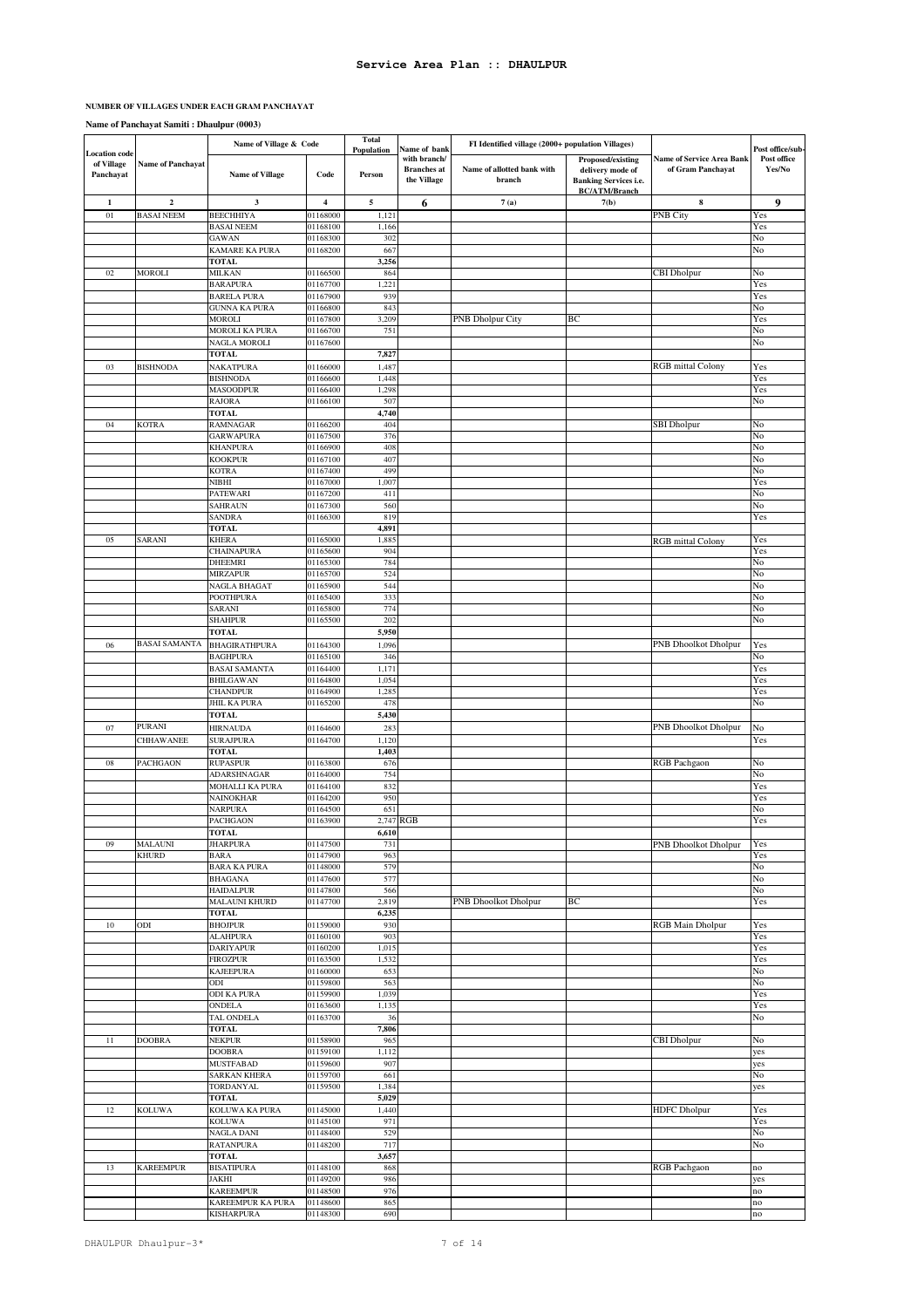|                                          |                          | Name of Village & Code                   |                      | Total                    |                                                                   | FI Identified village (2000+ population Villages) |                                                                       |                                                       |                                           |
|------------------------------------------|--------------------------|------------------------------------------|----------------------|--------------------------|-------------------------------------------------------------------|---------------------------------------------------|-----------------------------------------------------------------------|-------------------------------------------------------|-------------------------------------------|
| Location code<br>of Village<br>Panchayat | <b>Name of Panchayat</b> | <b>Name of Village</b>                   | Code                 | Population<br>Person     | Name of bank<br>with branch/<br><b>Branches</b> at<br>the Village | Name of allotted bank with<br>branch              | Proposed/existing<br>delivery mode of<br><b>Banking Services i.e.</b> | <b>Name of Service Area Bank</b><br>of Gram Panchayat | Post office/sub-<br>Post office<br>Yes/No |
| $\mathbf{1}$                             | $\mathbf 2$              | $\mathbf{3}$                             | $\boldsymbol{4}$     | $\sqrt{5}$               | 6                                                                 | 7(a)                                              | <b>BC/ATM/Branch</b><br>7(b)                                          | 8                                                     | 9                                         |
|                                          |                          | <b>UMRARA</b>                            | 01149600             | 1,854                    |                                                                   |                                                   |                                                                       |                                                       | yes                                       |
|                                          |                          | <b>TOTAL</b>                             |                      | 6,239                    |                                                                   |                                                   |                                                                       |                                                       |                                           |
| 14                                       | <b>PURAINI</b>           | PATHAINA                                 | 01148900             | 1,504                    |                                                                   |                                                   |                                                                       | <b>RGB</b> Mittal Colony Dholp yes                    |                                           |
|                                          |                          | <b>BARKHERA</b>                          | 01149000             | 1,129                    |                                                                   |                                                   |                                                                       |                                                       | yes                                       |
|                                          |                          | MEHRA                                    | 01149500             | 221                      |                                                                   |                                                   |                                                                       |                                                       | no                                        |
|                                          |                          | NAGLA BHADORYA                           | 01149300             | 995                      |                                                                   |                                                   |                                                                       |                                                       | no                                        |
|                                          |                          | PURA MAPHAL<br><b>PURAINI</b>            | 01149400<br>01149100 | 672<br>1,556             |                                                                   |                                                   |                                                                       |                                                       | no<br>yes                                 |
|                                          |                          | <b>TOTAL</b>                             |                      | 6,077                    |                                                                   |                                                   |                                                                       |                                                       |                                           |
| 15                                       | <b>BRETHA</b>            | <b>SHALA KA PURA</b>                     | 01149700             | 1,168                    |                                                                   |                                                   |                                                                       | <b>SBBJ</b> Barettha                                  | yes                                       |
|                                          |                          | <b>BARA GAON</b>                         | 01151300             | 669                      |                                                                   |                                                   |                                                                       |                                                       | no                                        |
|                                          |                          | <b>BOOCHA KA PURA</b>                    | 01149800             | 473                      |                                                                   |                                                   |                                                                       |                                                       | no                                        |
|                                          |                          | <b>BRETHA</b>                            | 01150000             | 1,806                    | SBBJ                                                              |                                                   |                                                                       |                                                       | yes                                       |
|                                          |                          | SEMAR KA PURA<br><b>SHIJROLI</b>         | 01149900<br>01150100 | 542<br>967               |                                                                   |                                                   |                                                                       |                                                       | no<br>$\mathop{\rm no}\nolimits$          |
|                                          |                          | <b>TOTAL</b>                             |                      | 5,625                    |                                                                   |                                                   |                                                                       |                                                       |                                           |
| 16                                       | <b>BOTHPURA</b>          | <b>BAGCHOLI KHAR</b>                     | 01151400             | 1,050                    |                                                                   |                                                   |                                                                       | <b>SBBJ</b> Barettha                                  | Yes                                       |
|                                          |                          | <b>BOTHPURA</b>                          | 01151500             | 1,380                    |                                                                   |                                                   |                                                                       |                                                       | Yes                                       |
|                                          |                          | CHAINA KA PURA                           | 01151800             | 264                      |                                                                   |                                                   |                                                                       |                                                       | no                                        |
|                                          |                          | (BOTHPURA)<br><b>DAYERI</b>              | 01151700             | 1,43                     |                                                                   |                                                   |                                                                       |                                                       | Yes                                       |
|                                          |                          | MAUZA KA NAGLA                           | 01151600             | 1,384                    |                                                                   |                                                   |                                                                       |                                                       | Yes                                       |
|                                          |                          | <b>TOTAL</b>                             |                      | 5,515                    |                                                                   |                                                   |                                                                       |                                                       |                                           |
| 17                                       | CHOWKI                   | <b>SIYAPURA</b>                          | 01151900             | 639                      |                                                                   |                                                   |                                                                       | PNB Mania                                             | No                                        |
|                                          | <b>HINOTA</b>            | <b>BHAWANI SHANKAR PUR 01152300</b>      |                      | 1,406                    |                                                                   |                                                   |                                                                       |                                                       | yes                                       |
|                                          |                          | <b>DARUPURA</b><br><b>HINOTA</b>         | 01152700<br>01152400 | 380<br>790               |                                                                   |                                                   |                                                                       |                                                       | No<br>No                                  |
|                                          |                          | KALUAPURA                                | 01152600             | 417                      |                                                                   |                                                   |                                                                       |                                                       | No                                        |
|                                          |                          | <b>KASGANJ</b>                           | 01152500             | 765                      |                                                                   |                                                   |                                                                       |                                                       | No                                        |
|                                          |                          | <b>LADAMPUR</b>                          | 01153100             | 898                      |                                                                   |                                                   |                                                                       |                                                       | No                                        |
|                                          |                          | MAHOORI                                  | 01152800             | 585                      |                                                                   |                                                   |                                                                       |                                                       | No                                        |
|                                          |                          | PHOOLPUR<br><b>TOTAL</b>                 | 01156600             | 719<br>6,599             |                                                                   |                                                   |                                                                       |                                                       | No                                        |
| 18                                       | <b>TANDA</b>             | <b>DURGPURA</b>                          | 01152900             | 751                      |                                                                   |                                                   |                                                                       | <b>HDFC</b> Dholpur                                   | no                                        |
|                                          |                          | <b>BARAWAT</b>                           | 01157100             | 955                      |                                                                   |                                                   |                                                                       |                                                       | yes                                       |
|                                          |                          | <b>BHONDIYA</b>                          | 01153000             | 690                      |                                                                   |                                                   |                                                                       |                                                       | no                                        |
|                                          |                          | <b>JAYERA</b>                            | 01156700             | 1,315                    |                                                                   |                                                   |                                                                       |                                                       | yes                                       |
|                                          |                          | <b>TANDA</b>                             | 01156800             | 1,121                    |                                                                   |                                                   |                                                                       |                                                       | yes                                       |
| 19                                       | MANIYAN                  | <b>TOTAL</b><br><b>BHANPUR</b>           | 01156400             | 4,832<br>16 <sup>2</sup> |                                                                   |                                                   |                                                                       | <b>RGB</b> Mania                                      | No                                        |
|                                          |                          | MANIYAN                                  | 01156500             | 10,370                   | PNB & RGB                                                         |                                                   |                                                                       |                                                       | yes                                       |
|                                          |                          | TOTAL                                    |                      | 10,535                   |                                                                   |                                                   |                                                                       |                                                       |                                           |
| 20                                       | <b>DUBATI</b>            | GARHI                                    | 01157200             | 963                      |                                                                   |                                                   |                                                                       | SBBJ Katchary Road Dhol                               | no                                        |
|                                          |                          | <b>BEELPUR</b>                           | 01158500             | 2,068                    |                                                                   | SBBJ Katchary Road Dholpur BC                     |                                                                       |                                                       | yes                                       |
|                                          |                          | <b>DANDOLI</b><br><b>DUBATI</b>          | 01157500<br>01157300 | 1,754<br>2,245           |                                                                   |                                                   |                                                                       |                                                       | yes                                       |
|                                          |                          | SATTAR KA PURA                           | 01157400             | 511                      |                                                                   | SBBJ Katchary Road Dholpur BC                     |                                                                       |                                                       | yes<br>no                                 |
|                                          |                          | <b>TOTAL</b>                             |                      | 7,541                    |                                                                   |                                                   |                                                                       |                                                       |                                           |
| 21                                       | <b>BIPARPUR</b>          | <b>KALYANPUR</b>                         | 01156900             | 1,069                    |                                                                   |                                                   |                                                                       | <b>PNB</b> Dhoolkot Dholpur                           | yes                                       |
|                                          |                          | <b>BARAILPURA</b>                        | 01158800             | 601                      |                                                                   |                                                   |                                                                       |                                                       | no                                        |
|                                          |                          | <b>BIPARPUR</b>                          | 01158600             | 1,242                    |                                                                   |                                                   |                                                                       |                                                       | yes                                       |
|                                          |                          | DHARAMPURA<br><b>EDALPUR</b>             | 01157000<br>01159400 | 1,152<br>1,054           |                                                                   |                                                   |                                                                       |                                                       | yes<br>yes                                |
|                                          |                          | <b>KRIPAPURA</b>                         | 01159200             | 463                      |                                                                   |                                                   |                                                                       |                                                       | ٦Ô                                        |
|                                          |                          | <b>MUGARWARA</b>                         | 01158700             | 309                      |                                                                   |                                                   |                                                                       |                                                       | no                                        |
|                                          |                          | <b>SAKATPUR</b>                          | 01159300             | 491                      |                                                                   |                                                   |                                                                       |                                                       | no                                        |
|                                          |                          | <b>TOTAL</b>                             |                      | 6,381                    |                                                                   |                                                   |                                                                       |                                                       |                                           |
| $22\,$                                   | <b>BIRODHA</b>           | <b>RAWATPURA</b><br>ATIRAJ KA PURA       | 01158200<br>01158400 | 490<br>513               |                                                                   |                                                   |                                                                       | SBBJ Katchary Road Dhol no                            | no                                        |
|                                          |                          | <b>BIRODHA</b>                           | 01158300             | 3,894                    |                                                                   | SBBJ Katchary Road Dholpur BC                     |                                                                       |                                                       | yes                                       |
|                                          |                          | SARKOLI                                  | 01158100             | 397                      |                                                                   |                                                   |                                                                       |                                                       | no                                        |
|                                          |                          | <b>TOTAL</b>                             |                      | 5,294                    |                                                                   |                                                   |                                                                       |                                                       |                                           |
| 23                                       | <b>MOOSALPUR</b>         | <b>SASTNAGAR</b>                         | 01146100             | 783                      |                                                                   |                                                   |                                                                       | RGB Mania                                             | no                                        |
|                                          |                          | <b>BADRIKA</b><br><b>BHAULPURA</b>       | 01146500<br>01146400 | 1,358<br>298             |                                                                   |                                                   |                                                                       |                                                       | yes<br>no                                 |
|                                          |                          | <b>MALPUR</b>                            | 01146200             |                          |                                                                   |                                                   |                                                                       |                                                       | no                                        |
|                                          |                          | MOOSALPUR                                | 01146300             | 1,028                    |                                                                   |                                                   |                                                                       |                                                       | yes                                       |
|                                          |                          | <b>TOTAL</b>                             |                      | 3,467                    |                                                                   |                                                   |                                                                       |                                                       |                                           |
| 24                                       | NAGLA                    | <b>BHOORAPURA</b>                        | 01146600             | 1,249                    |                                                                   |                                                   |                                                                       | PNB Basai Nawab                                       | yes                                       |
|                                          | <b>KHARAPUR</b>          | <b>NAGLA KHARAPUR</b><br><b>TOTAL</b>    | 01146700             | 2,432<br>3,681           |                                                                   | PNB Basai Nawab                                   | ВC                                                                    |                                                       | yes                                       |
| 25                                       | NIDHAIRA                 | <b>KAIMARA</b>                           | 01147000             | 618                      |                                                                   |                                                   |                                                                       | SBBJ Barettha                                         | no                                        |
|                                          | <b>KHURD</b>             | <b>AJAIPURA</b>                          | 01147100             | 1,027                    |                                                                   |                                                   |                                                                       |                                                       | yes                                       |
|                                          |                          | <b>NAYAPUR</b>                           | 01147300             | 444                      |                                                                   |                                                   |                                                                       |                                                       | no                                        |
|                                          |                          | NIDHAIRA KALAN                           | 01147200             | 1,124                    |                                                                   |                                                   |                                                                       |                                                       | yes                                       |
|                                          |                          | NIDHAIRA KHURD<br><b>TOTAL</b>           | 01147400             | 1,841<br>5,054           |                                                                   |                                                   |                                                                       |                                                       | yes                                       |
| 26                                       | SAKHWARA                 | <b>DALELPUR</b>                          | 01145800             | 717                      |                                                                   |                                                   |                                                                       | RGB Mania                                             | $\mathbf{no}$                             |
|                                          |                          | CHUNNAPURA                               | 01146000             | 1,167                    |                                                                   |                                                   |                                                                       |                                                       | yes                                       |
|                                          |                          | <b>SAKHWARA</b>                          | 01145900             | 1,714                    |                                                                   |                                                   |                                                                       |                                                       | yes                                       |
|                                          |                          | THEKOOLI                                 | 01145600             | 619                      |                                                                   |                                                   |                                                                       |                                                       | $\mathbf{no}$                             |
|                                          |                          | <b>TOTAL</b>                             |                      | 4,217                    |                                                                   |                                                   |                                                                       |                                                       |                                           |
| 27                                       | <b>BASAI NAWAB</b>       | RANJEETPURA (NAWAR)<br><b>BAJJARGARH</b> | 01141100<br>01141800 | 784<br>552               |                                                                   |                                                   |                                                                       | PNB Basai Nawab                                       | no<br>no                                  |
|                                          |                          | <b>BASAI NAWAB</b>                       | 01141600             |                          | 5,827 PNB                                                         |                                                   |                                                                       |                                                       | yes                                       |
|                                          |                          | CHANDU KA PURA                           | 01141200             | 1,000                    |                                                                   |                                                   |                                                                       |                                                       | no                                        |
|                                          |                          | JAGEER PURA KALAN                        | 01141400             | 618                      |                                                                   |                                                   |                                                                       |                                                       | no                                        |
|                                          |                          | <b>JAGEERPURA</b>                        | 01141700             | 504                      |                                                                   |                                                   |                                                                       |                                                       | no                                        |
|                                          |                          | NAGLA HARLAL<br><b>NANDPURA</b>          | 01141900<br>01141300 | 1,351<br>1,344           |                                                                   |                                                   |                                                                       |                                                       | yes<br>yes                                |
|                                          |                          | <b>SAHPUR</b>                            | 01141500             | 1,499                    |                                                                   |                                                   |                                                                       |                                                       | yes                                       |

### **Name of Panchayat Samiti : Dhaulpur (0003)**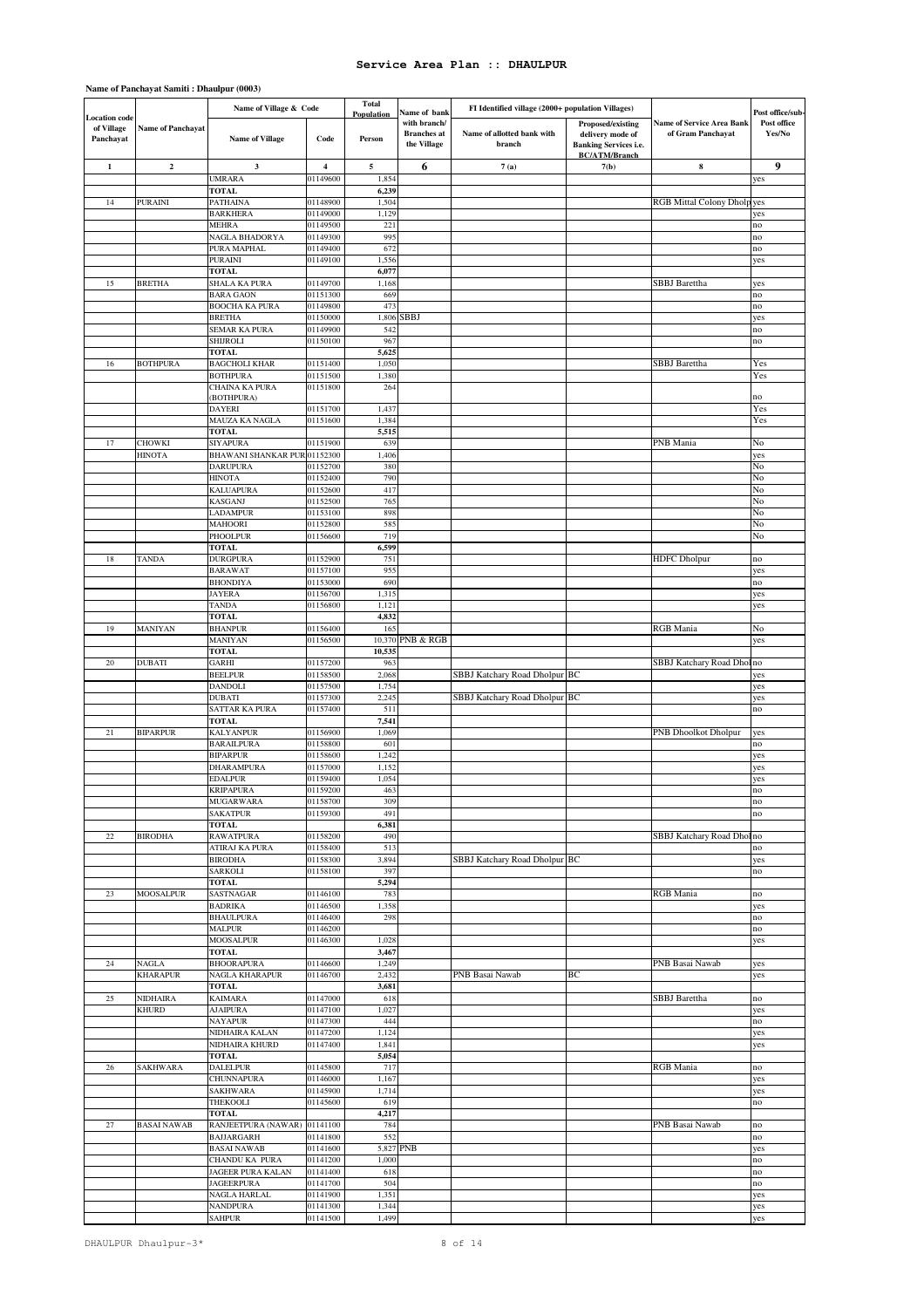|                                          |                          | Name of Village & Code                  |                      | <b>Total</b>         |                                                                   | FI Identified village (2000+ population Villages) |                                                                                               |                                                       |                                           |
|------------------------------------------|--------------------------|-----------------------------------------|----------------------|----------------------|-------------------------------------------------------------------|---------------------------------------------------|-----------------------------------------------------------------------------------------------|-------------------------------------------------------|-------------------------------------------|
| Location code<br>of Village<br>Panchayat | <b>Name of Panchayat</b> | <b>Name of Village</b>                  | Code                 | Population<br>Person | Name of bank<br>with branch/<br><b>Branches</b> at<br>the Village | Name of allotted bank with<br>branch              | Proposed/existing<br>delivery mode of<br><b>Banking Services i.e.</b><br><b>BC/ATM/Branch</b> | <b>Name of Service Area Bank</b><br>of Gram Panchayat | Post office/sub-<br>Post office<br>Yes/No |
| $\mathbf{1}$                             | $\overline{2}$           | $\mathbf{3}$                            | $\overline{4}$       | 5                    | 6                                                                 | 7(a)                                              | 7(b)                                                                                          | ${\bf 8}$                                             | 9                                         |
|                                          |                          | <b>TOTAL</b>                            |                      | 13,479               |                                                                   |                                                   |                                                                                               |                                                       |                                           |
| 28                                       | <b>BHADIYANA</b>         | <b>BHADIYANA</b><br><b>KHARAGPUR</b>    | 01142000<br>01146900 | 2,244<br>1,870       |                                                                   | PNB Basai Nawab                                   | BC                                                                                            | PNB Basai Nawab                                       | yes<br>yes                                |
|                                          |                          | <b>TOTAL</b>                            |                      | 4,114                |                                                                   |                                                   |                                                                                               |                                                       |                                           |
| 29                                       | <b>KURENDHA</b>          | <b>SINGHORA</b>                         | 01142100             | 522                  |                                                                   |                                                   |                                                                                               | PNB Basai Nawab                                       | no                                        |
|                                          |                          | <b>INDOLI</b>                           | 01146800             | 1,039                |                                                                   |                                                   |                                                                                               |                                                       | no                                        |
|                                          |                          | <b>KURENDHA</b>                         | 01142300             | 1,068                |                                                                   |                                                   |                                                                                               |                                                       | yes                                       |
|                                          |                          | <b>RANJEETPURA</b>                      | 01142200             | 434                  |                                                                   |                                                   |                                                                                               |                                                       | no                                        |
|                                          |                          | TOTAL                                   |                      | 3,063                |                                                                   |                                                   |                                                                                               |                                                       |                                           |
| 30                                       | MALONI<br>PANWAR         | <b>DADKEE</b><br><b>LUDHPURA</b>        | 01140700<br>01141000 | 1,137<br>811         |                                                                   |                                                   |                                                                                               | PNB Basai Nawab                                       | yes<br>no                                 |
|                                          |                          | <b>MALONI PANWAR</b>                    | 01140900             | 2,475                |                                                                   | PNB Basai Nawab                                   | BC                                                                                            |                                                       | yes                                       |
|                                          |                          | NAYA NAGLA                              | 01140800             | 818                  |                                                                   |                                                   |                                                                                               |                                                       | no                                        |
|                                          |                          | TOTAL                                   |                      | 5,241                |                                                                   |                                                   |                                                                                               |                                                       |                                           |
| 31                                       | <b>DONARI</b>            | <b>DONARI</b>                           | 01140500             | 4,326                |                                                                   |                                                   |                                                                                               | PNB Basai Nawab                                       | yes                                       |
| 32                                       | PIPHERA                  | <b>JAROLI</b>                           | 01140600             | 1,934                |                                                                   |                                                   |                                                                                               | PNB Basai Nawab                                       | yes                                       |
|                                          |                          | PATI KA PURA                            | 01142600             | 1,249                |                                                                   |                                                   |                                                                                               |                                                       | yes                                       |
|                                          |                          | PIPHERA<br><b>TOTAL</b>                 | 01142700             | 2,551<br>5,734       |                                                                   | PNB Basai Nawab                                   | BC                                                                                            |                                                       | yes                                       |
| 33                                       | <b>PIPRAUWA</b>          | <b>PRITHVIPURA</b>                      | 01142500             | 316                  |                                                                   |                                                   |                                                                                               | RGB Saipau                                            | No                                        |
|                                          |                          | <b>BALA KA NAGLA</b>                    | 01143000             | 896                  |                                                                   |                                                   |                                                                                               |                                                       | No                                        |
|                                          |                          | CHAILPURA                               | 01143200             | 424                  |                                                                   |                                                   |                                                                                               |                                                       | No                                        |
|                                          |                          | <b>INTAKI</b>                           | 01142900             | 754                  |                                                                   |                                                   |                                                                                               |                                                       | No                                        |
|                                          |                          | MOTIRAM KA NAGALA                       | 01143100             | 402                  |                                                                   |                                                   |                                                                                               |                                                       | No                                        |
|                                          |                          | PIPRAUWA                                | 01142800             | 1,227                |                                                                   |                                                   |                                                                                               |                                                       | yes                                       |
| 34                                       | <b>KAITHRI</b>           | <b>TOTAL</b><br>GOGALI                  | 01136900             | 4,019<br>333         |                                                                   |                                                   |                                                                                               | PNB Saipau                                            |                                           |
|                                          |                          | <b>DOONGARWARA</b>                      | 01137000             | 286                  |                                                                   |                                                   |                                                                                               |                                                       | no<br>no                                  |
|                                          |                          | <b>GHUGHRAI</b>                         | 01137100             | 537                  |                                                                   |                                                   |                                                                                               |                                                       | no                                        |
|                                          |                          | <b>KAITHRI</b>                          | 01137200             | 2,530                |                                                                   | PNB Saipau                                        | BC                                                                                            |                                                       | yes                                       |
|                                          |                          | <b>RUNDH RAJORA</b>                     | 01137300             |                      |                                                                   |                                                   |                                                                                               |                                                       | no                                        |
|                                          |                          | SEMRA                                   | 01137400             | 760                  |                                                                   |                                                   |                                                                                               |                                                       | no                                        |
|                                          |                          | <b>TOTAL</b>                            |                      | 4,446                |                                                                   |                                                   |                                                                                               |                                                       |                                           |
| 35                                       | RAJORA KHURD             | <b>RAJORA KHURD</b><br>NANGOO KA NAGALA | 01137800<br>01138000 | 2,858<br>463         |                                                                   | PNB Saipau                                        | BC                                                                                            | PNB Saipau                                            | yes<br>no                                 |
|                                          |                          | <b>POOTHPURA</b>                        | 01137900             | 833                  |                                                                   |                                                   |                                                                                               |                                                       | no                                        |
|                                          |                          | <b>TOTAL</b>                            |                      | 4,154                |                                                                   |                                                   |                                                                                               |                                                       |                                           |
| 36                                       | SAIPAU                   | SAIPAU                                  | 01140100             | 8,988                | <b>PNB &amp; RGB</b>                                              |                                                   |                                                                                               | PNB Saipau                                            | yes                                       |
|                                          |                          | <b>JHILRA</b>                           | 01140200             | 715                  |                                                                   |                                                   |                                                                                               |                                                       | no                                        |
|                                          |                          | <b>TOTAL</b>                            |                      | 9,703                |                                                                   |                                                   |                                                                                               |                                                       |                                           |
| 37                                       | TASEEMO                  | <b>TASEEMO</b><br><b>NANDPURA</b>       | 01139700<br>01139800 | 5,755<br>519         | <b>SBI</b>                                                        |                                                   |                                                                                               | <b>SBI</b> Taseemo                                    | yes                                       |
|                                          |                          | TOTAL                                   |                      | 6,274                |                                                                   |                                                   |                                                                                               |                                                       | no                                        |
| 38                                       | <b>KOOKRA</b>            | RAJA KA NAGLA                           | 01138100             | 828                  |                                                                   |                                                   |                                                                                               | PNB Saipau                                            | no                                        |
|                                          | <b>MAKRA</b>             | <b>KHAPREL</b>                          | 01139100             | 1,025                |                                                                   |                                                   |                                                                                               |                                                       | no                                        |
|                                          |                          | KOOKRA MAKRA                            | 01138300             | 1,328                |                                                                   |                                                   |                                                                                               |                                                       | yes                                       |
|                                          |                          | MAKRA                                   | 01138400             | 634                  |                                                                   |                                                   |                                                                                               |                                                       | no                                        |
|                                          |                          | <b>ROHAI</b>                            | 01138200             | 102                  |                                                                   |                                                   |                                                                                               |                                                       | no                                        |
|                                          | SAHROLI                  | TOTAL                                   |                      | 3,917                |                                                                   |                                                   |                                                                                               |                                                       |                                           |
| 39                                       |                          | SAHROLI<br><b>BASAI MURLI</b>           | 01137500<br>01137700 | 1,711<br>89          |                                                                   |                                                   |                                                                                               | PNB Saipau                                            | yes<br>no                                 |
|                                          |                          | <b>GARHI LAJJA</b>                      | 01138500             | 2,150                |                                                                   | PNB Saipau                                        | BC                                                                                            |                                                       | yes                                       |
|                                          |                          | PHOOTE KA NAGLA                         | 01137600             | 672                  |                                                                   |                                                   |                                                                                               |                                                       | no                                        |
|                                          |                          | <b>TOTAL</b>                            |                      | 1.622                |                                                                   |                                                   |                                                                                               |                                                       |                                           |
| 40                                       | MARHA                    | SAREKHI                                 | 01138600             | 889                  |                                                                   |                                                   |                                                                                               | PNB Saipau                                            | no                                        |
|                                          | <b>KANKOLI</b>           | <b>DHANNA KA PURA</b>                   | 01138900             | 575                  |                                                                   |                                                   |                                                                                               |                                                       | no                                        |
|                                          |                          | <b>KANKOLI</b><br><b>MALHAILA</b>       | 01139000<br>01138800 | 1,097<br>420         |                                                                   |                                                   |                                                                                               |                                                       | yes                                       |
|                                          |                          | MARHA                                   | 01138700             | 1,276                |                                                                   |                                                   |                                                                                               |                                                       | no<br>yes                                 |
|                                          |                          | <b>TOTAL</b>                            |                      | 4,257                |                                                                   |                                                   |                                                                                               |                                                       |                                           |
| 41                                       | <b>NUNHERA</b>           | <b>KILEDAR KA NAGLA</b>                 | 01139200             | 856                  |                                                                   |                                                   |                                                                                               | PNB Saipau                                            | no                                        |
|                                          |                          | ARI                                     | 01139600             | 1,478                |                                                                   |                                                   |                                                                                               |                                                       | yes                                       |
|                                          |                          | <b>HAJIPUR</b>                          | 01139300             | 894                  |                                                                   |                                                   |                                                                                               |                                                       | no                                        |
|                                          |                          | <b>NUNHERA</b>                          | 01139500             | 1,556                |                                                                   |                                                   |                                                                                               |                                                       | yes                                       |
|                                          |                          | PEEPARIPURA<br>PIPARI PURA              | 01139400<br>01144200 | 891<br>487           |                                                                   |                                                   |                                                                                               |                                                       | no                                        |
|                                          |                          | <b>TOTAL</b>                            |                      | 6,162                |                                                                   |                                                   |                                                                                               |                                                       | no                                        |
| 42                                       | <b>RAJAURA</b>           | <b>LUDHPURA</b>                         | 01139900             | 999                  |                                                                   |                                                   |                                                                                               | <b>RGB</b> Saipau                                     | no                                        |
|                                          | <b>KALAN</b>             | <b>KODPURA</b>                          | 01140400             | 898                  |                                                                   |                                                   |                                                                                               |                                                       | no                                        |
|                                          |                          | RAJAURA KALAN                           | 01140300             | 2,257                |                                                                   | <b>SBI</b> Dholpur                                | BC                                                                                            |                                                       | yes                                       |
|                                          |                          | <b>SALEPUR</b>                          | 01140000             | 464                  |                                                                   |                                                   |                                                                                               |                                                       | no                                        |
|                                          |                          | <b>TOTAL</b>                            |                      | 4,618                |                                                                   |                                                   |                                                                                               |                                                       |                                           |
| 43                                       | KANASIL                  | <b>BALDIYA PURA</b><br>ANDOA KA PURA    | 01143300<br>01143500 | 789<br>568           |                                                                   |                                                   |                                                                                               | <b>BOB</b> Dholpur                                    | no<br>no                                  |
|                                          |                          | <b>KANASIL</b>                          | 01143600             | 2,037                |                                                                   | <b>SBI</b> Dholpur                                | BC                                                                                            |                                                       | yes                                       |
|                                          |                          | PARAUA                                  | 01143400             | 2,218                |                                                                   | <b>SBI</b> Dholpur                                | BC                                                                                            |                                                       | yes                                       |
|                                          |                          | <b>TOTAL</b>                            |                      | 5,612                |                                                                   |                                                   |                                                                                               |                                                       |                                           |
| 44                                       | KOLARI                   | SARKANA                                 | 01142400             | 1,087                |                                                                   |                                                   |                                                                                               | <b>RGB</b> Mania                                      | no                                        |
|                                          |                          | <b>KOLARI</b>                           | 01143700             | 2,653                |                                                                   | PNB Saipau                                        | BC                                                                                            |                                                       | yes                                       |
|                                          |                          | <b>MANSOORPURA</b>                      | 01143800             | 705                  |                                                                   |                                                   |                                                                                               |                                                       | no                                        |
| 45                                       | <b>GARHI CHATOLA</b>     | TOTAL<br><b>VIKRAMPURA</b>              | 01144600             | 4,445<br>649         |                                                                   |                                                   |                                                                                               | RGB Pachgaon                                          | no                                        |
|                                          |                          | <b>DUBEPURA</b>                         | 01148700             | 741                  |                                                                   |                                                   |                                                                                               |                                                       | no                                        |
|                                          |                          | <b>GARHI CHATOLA</b>                    | 01144700             | 1,040                |                                                                   |                                                   |                                                                                               |                                                       | no                                        |
|                                          |                          | <b>JAGARIYAPURA</b>                     | 01148800             | 579                  |                                                                   |                                                   |                                                                                               |                                                       | no                                        |
|                                          |                          | <b>KUMHERI</b>                          | 01144800             | 1,746                |                                                                   |                                                   |                                                                                               |                                                       | yes                                       |
|                                          |                          | <b>TOTAL</b>                            |                      | 4,755                |                                                                   |                                                   |                                                                                               |                                                       |                                           |
| 46                                       | CHITAURA                 | PEKRI<br><b>CHITAURA</b>                | 01143900<br>01144100 | 871<br>2,115         |                                                                   | <b>SBI</b> Taseemo                                | BC                                                                                            | <b>SBI</b> Taseemo                                    | no<br>yes                                 |
|                                          |                          | <b>RAJPUR</b>                           | 01144300             | 1,628                |                                                                   |                                                   |                                                                                               |                                                       | no                                        |
|                                          |                          | <b>TOTAL</b>                            |                      | 4,614                |                                                                   |                                                   |                                                                                               |                                                       |                                           |

## **Name of Panchayat Samiti : Dhaulpur (0003)**

DHAULPUR Dhaulpur-3\*  $\qquad \qquad$  9 of 14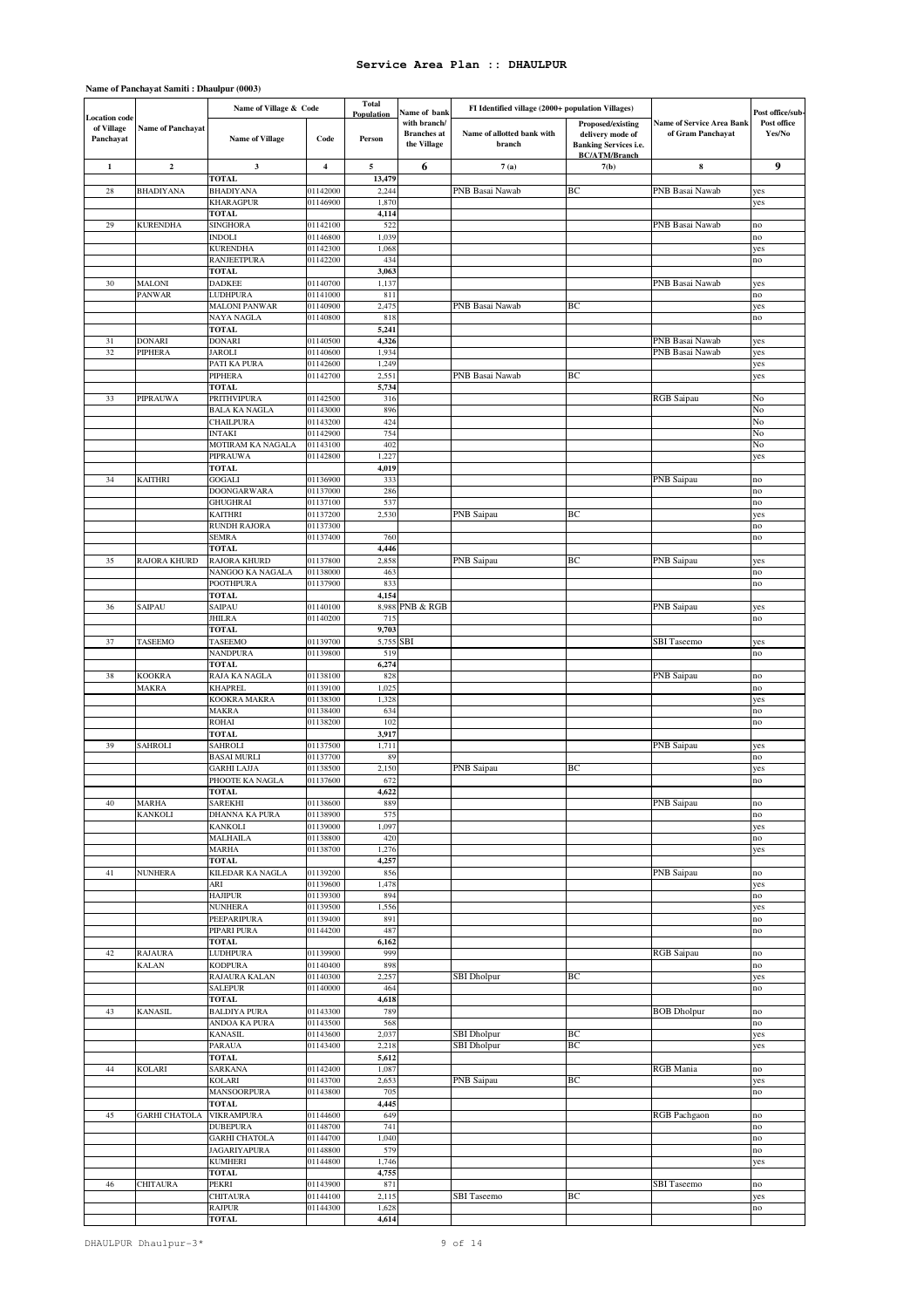| Name of Panchayat Samiti : Dhaulpur (0003) |  |  |  |
|--------------------------------------------|--|--|--|
|--------------------------------------------|--|--|--|

| <b>Location code</b>    |                          | Name of Village & Code |          | Total<br>Population | Name of bank                                      | FI Identified village (2000+ population Villages) |                                                                                               |                                                       | Post office/sub-      |
|-------------------------|--------------------------|------------------------|----------|---------------------|---------------------------------------------------|---------------------------------------------------|-----------------------------------------------------------------------------------------------|-------------------------------------------------------|-----------------------|
| of Village<br>Panchayat | <b>Name of Panchayat</b> | <b>Name of Village</b> | Code     | Person              | with branch/<br><b>Branches</b> at<br>the Village | Name of allotted bank with<br>branch              | Proposed/existing<br>delivery mode of<br><b>Banking Services i.e.</b><br><b>BC/ATM/Branch</b> | <b>Name of Service Area Bank</b><br>of Gram Panchayat | Post office<br>Yes/No |
|                         | $\mathfrak{D}$           |                        |          | 5                   | 6                                                 | 7(a)                                              | 7(b)                                                                                          | 8                                                     | 9                     |
| 47                      | <b>TAHRI</b>             | <b>NORANGABAD</b>      | 01144400 | 1,345               |                                                   |                                                   |                                                                                               | <b>SBBJ</b> Santer Road                               | no                    |
|                         |                          | <b>CHAURA KHERA</b>    | 01144900 | 1,334               |                                                   |                                                   |                                                                                               |                                                       | yes                   |
|                         |                          | <b>PHOOLPURA</b>       | 01144500 | 1,089               |                                                   |                                                   |                                                                                               |                                                       | no                    |
|                         |                          | <b>TAHRI</b>           | 01145200 | 1,925               |                                                   |                                                   |                                                                                               |                                                       | no                    |
|                         |                          | <b>TAHRI KA PURA</b>   | 01145300 | 589                 |                                                   |                                                   |                                                                                               |                                                       | no                    |
|                         |                          | <b>TOTAL</b>           |          | 6,282               |                                                   |                                                   |                                                                                               |                                                       |                       |
| 48                      | <b>MANPUR</b>            | <b>BAHRRAWATI</b>      | 01144000 | 2,093               |                                                   | PNB Saipau                                        | <b>BC</b>                                                                                     | <b>RGB</b> Mania                                      | yes                   |
|                         |                          | <b>JAMALPUR</b>        | 01145700 | 733                 |                                                   |                                                   |                                                                                               |                                                       | no                    |
|                         |                          | <b>LANGUTPURA</b>      | 01145400 | 361                 |                                                   |                                                   |                                                                                               |                                                       | no                    |
|                         |                          | <b>MANPUR</b>          | 01145500 | 1,541               |                                                   |                                                   |                                                                                               |                                                       | ves                   |
|                         |                          | <b>TOTAL</b>           |          | 4,728               |                                                   |                                                   |                                                                                               |                                                       |                       |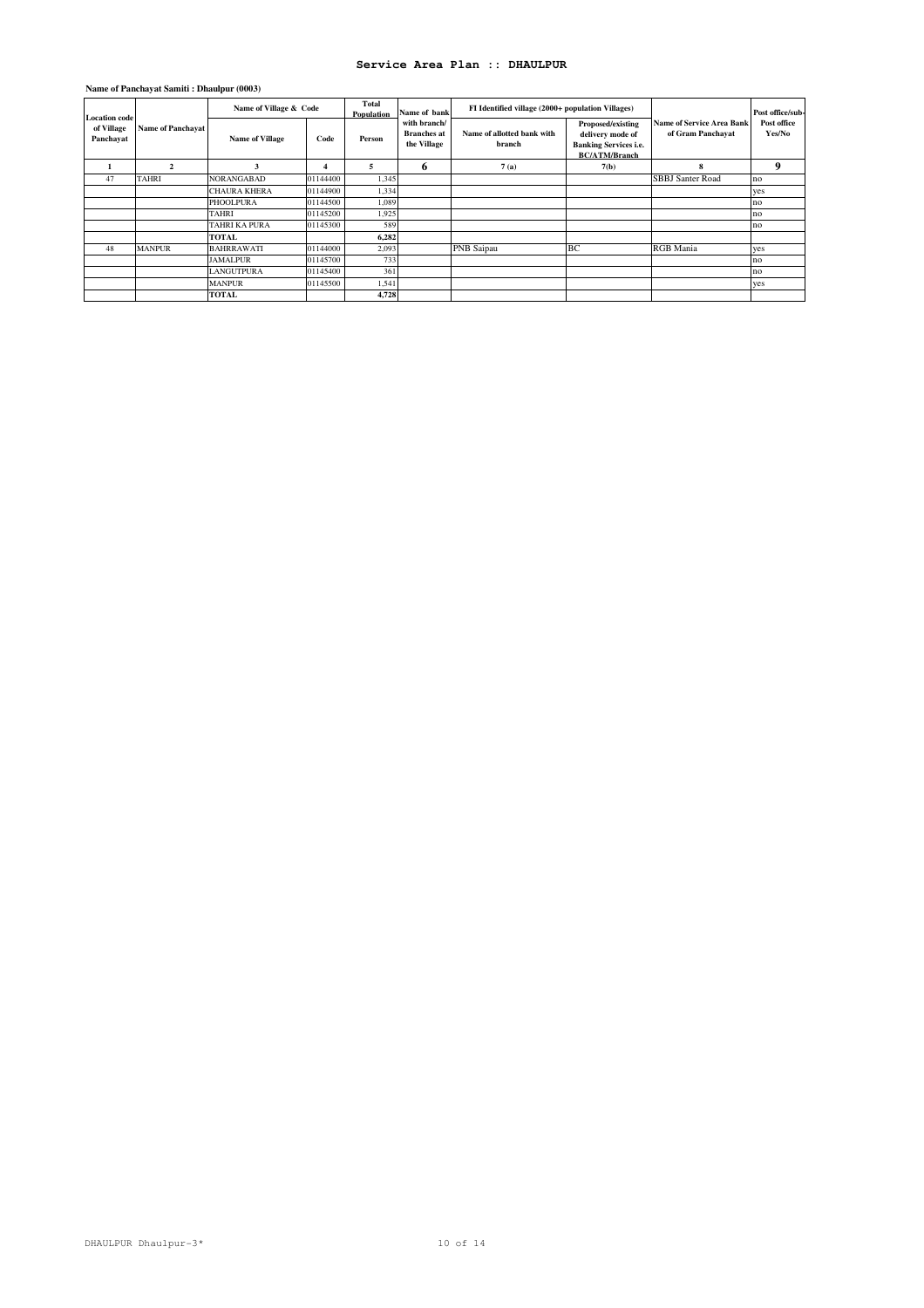### **NUMBER OF VILLAGES UNDER EACH GRAM PANCHAYAT**

|                                                 |                      | Name of Village & Code                |                      | <b>Total</b><br>Population | Name of bank                                      |                                         | FI Identified village (2000+ population<br><b>Villages</b> )                                  |                                                                 | Post office/sub-      |
|-------------------------------------------------|----------------------|---------------------------------------|----------------------|----------------------------|---------------------------------------------------|-----------------------------------------|-----------------------------------------------------------------------------------------------|-----------------------------------------------------------------|-----------------------|
| <b>Location</b> code<br>of Village<br>Panchayat | Name of<br>Panchayat | <b>Name of Village</b>                | Code                 | Person                     | with branch/<br><b>Branches</b> at<br>the Village | Name of allotted<br>bank with<br>branch | Proposed/existing<br>delivery mode of<br><b>Banking Services i.e.</b><br><b>BC/ATM/Branch</b> | <b>Name of Service Area</b><br><b>Bank of Gram</b><br>Panchayat | Post office<br>Yes/No |
| $\mathbf{1}$                                    | $\boldsymbol{2}$     | 3                                     | 4                    | 5                          | 6                                                 | 7(a)                                    | 7(b)                                                                                          | 8                                                               | 9                     |
| 01                                              | <b>GANHAIDI</b>      | <b>GANHAIDI</b>                       | 01169000             | 1,748                      |                                                   |                                         |                                                                                               | RGB Rajakhera                                                   | Yes                   |
|                                                 |                      | AJEETAPURA                            | 01169200             | 797                        |                                                   |                                         |                                                                                               |                                                                 | No                    |
|                                                 |                      | <b>BEECH KA PURA</b><br><b>TOTAL</b>  | 01169100             | 1,002<br>3,547             |                                                   |                                         |                                                                                               |                                                                 | Yes                   |
| 02                                              | <b>SIKRODA</b>       | KACHHIYARA BIDAR                      | 01169500             | 677                        |                                                   |                                         |                                                                                               | RGB Rajakhera                                                   | No                    |
|                                                 |                      | <b>BIDAR</b>                          | 01169600             | 720                        |                                                   |                                         |                                                                                               |                                                                 | No                    |
|                                                 |                      | <b>CHHETAPURA</b>                     | 01169900             | 1,652                      |                                                   |                                         |                                                                                               |                                                                 | Yes                   |
|                                                 |                      | <b>DONGARPUR</b>                      | 01169700             | 685                        |                                                   |                                         |                                                                                               |                                                                 | No                    |
|                                                 |                      | <b>SIKRODA</b>                        | 01169800             | 1,217                      |                                                   |                                         |                                                                                               |                                                                 | Yes                   |
| 03                                              | SINGHAWAL            | <b>TOTAL</b><br><b>SRINAGAR</b>       | 01170000             | 4,951<br>1,289             |                                                   |                                         |                                                                                               |                                                                 |                       |
|                                                 | KALAN                | DEODAS KA PURA                        | 01170200             | 1,251                      |                                                   |                                         |                                                                                               | SBBJ Rajakhera                                                  | Yes<br>Yes            |
|                                                 |                      | <b>DIRAWALI</b>                       | 01170400             | 852                        |                                                   |                                         |                                                                                               |                                                                 | No                    |
|                                                 |                      | SINGHAWALI KALAN                      | 01170300             | 1,252                      |                                                   |                                         |                                                                                               |                                                                 | Yes                   |
|                                                 |                      | SINGHAWALI KHURD                      | 01170100             | 1,586                      |                                                   |                                         |                                                                                               |                                                                 | Yes                   |
|                                                 |                      | <b>TOTAL</b>                          |                      | 6,230                      |                                                   |                                         |                                                                                               |                                                                 |                       |
| 04                                              | <b>SILAWAT</b>       | JAGMOHAN KA PURA                      | 01171000             | 1,289                      |                                                   |                                         |                                                                                               | SBBJ Rajakhera                                                  | Yes                   |
|                                                 |                      | <b>NADORA</b><br>SHEKHPUR BRAHMAN     | 01171400<br>01171200 | 1,285<br>1,205             |                                                   |                                         |                                                                                               |                                                                 | Yes<br>Yes            |
|                                                 |                      | <b>SILAWAT</b>                        | 01171100             | 816                        |                                                   |                                         |                                                                                               |                                                                 | No                    |
|                                                 |                      | <b>TOTAL</b>                          |                      | 4,595                      |                                                   |                                         |                                                                                               |                                                                 |                       |
| 05                                              | <b>BAJNA</b>         | <b>DIDWAR</b>                         | 01170500             | 1,286                      |                                                   |                                         |                                                                                               |                                                                 | Yes                   |
|                                                 |                      | <b>BAJNA</b>                          | 01170900             | 2,113                      |                                                   | SBBJ Rajakhera BC                       |                                                                                               | SBBJ Rajakhera                                                  | Yes                   |
|                                                 |                      | <b>BILHETA</b>                        | 01170700             | 640                        |                                                   |                                         |                                                                                               |                                                                 | No                    |
|                                                 |                      | <b>KASIYAPURA</b>                     | 01170600             | 595                        |                                                   |                                         |                                                                                               |                                                                 | No                    |
|                                                 |                      | <b>KATARPURA</b>                      | 01170800             | 737                        |                                                   |                                         |                                                                                               |                                                                 | No                    |
| 06                                              | <b>DEOKHERA</b>      | <b>TOTAL</b><br><b>BABARPUR</b>       | 01171300             | 5,371<br>1,192             |                                                   |                                         |                                                                                               | SBBJ Rajakhera                                                  | Yes                   |
|                                                 |                      | <b>DEOKHERA</b>                       | 01171600             | 1,896                      |                                                   |                                         |                                                                                               |                                                                 | Yes                   |
|                                                 |                      | <b>GARHI JONAWAD</b>                  | 01171500             | 1,286                      |                                                   |                                         |                                                                                               |                                                                 | Yes                   |
|                                                 |                      | <b>TOTAL</b>                          |                      | 4,374                      |                                                   |                                         |                                                                                               |                                                                 |                       |
| 07                                              | SAMAUNA              | <b>SULTANPUR</b>                      | 01175100             | 194                        |                                                   |                                         |                                                                                               | <b>BOI Rajakhera</b>                                            | No                    |
|                                                 |                      | <b>GARHI TADABALI</b>                 | 01175400             | 502                        |                                                   |                                         |                                                                                               |                                                                 | No                    |
|                                                 |                      | <b>JARGA</b>                          | 01175200             | 204                        |                                                   |                                         |                                                                                               |                                                                 | No<br>No              |
|                                                 |                      | <b>RANCHHORPURA</b><br><b>SAMAUNA</b> | 01175300<br>01175500 | 265<br>1,957               |                                                   |                                         |                                                                                               |                                                                 | Yes                   |
|                                                 |                      | <b>SIKANDARPUR</b>                    | 01175600             | 223                        |                                                   |                                         |                                                                                               |                                                                 | No                    |
|                                                 |                      | <b>TOTAL</b>                          |                      | 3,345                      |                                                   |                                         |                                                                                               |                                                                 |                       |
| 08                                              | <b>BASAI</b>         | <b>BASAI GHEEYARAM</b>                | 01175700             | 1,554                      |                                                   |                                         |                                                                                               | <b>BOI</b> Rajakhera                                            | Yes                   |
|                                                 | <b>GHEEYARAM</b>     | <b>BASAI KAVILAL</b>                  | 01175800             | 877                        |                                                   |                                         |                                                                                               |                                                                 | no                    |
|                                                 |                      | <b>DAGRA</b>                          | 01176000             | 1,138                      |                                                   |                                         |                                                                                               |                                                                 | Yes                   |
|                                                 |                      | <b>GARHI JAFAR</b>                    | 01175900             | 651                        |                                                   |                                         |                                                                                               |                                                                 | no                    |
| 09                                              | <b>NAHILA</b>        | <b>TOTAL</b><br><b>BICHOLA</b>        | 01153500             | 4,220<br>1,238             |                                                   |                                         |                                                                                               | <b>BOI</b> Rajakhera                                            | Yes                   |
|                                                 |                      | <b>BHAUPURA</b>                       | 01172100             |                            |                                                   |                                         |                                                                                               |                                                                 | No                    |
|                                                 |                      | <b>DIGHI</b>                          | 01172000             | 834                        |                                                   |                                         |                                                                                               |                                                                 | No                    |
|                                                 |                      | <b>GARHI KAREELPUR</b>                | 01175000             | 1,313                      |                                                   |                                         |                                                                                               |                                                                 | Yes                   |
|                                                 |                      | KHURILA KA PURA                       | 01174900             | 643                        |                                                   |                                         |                                                                                               |                                                                 | No                    |
|                                                 |                      | <b>KUMHARPURA</b>                     | 01171900             | 439                        |                                                   |                                         |                                                                                               |                                                                 | No                    |
|                                                 |                      | <b>NAHILA</b>                         | 01174800             | 1,938                      |                                                   |                                         |                                                                                               |                                                                 | Yes                   |
|                                                 |                      | NEEMDARA<br><b>RUNDH NAHILA</b>       | 01171700<br>01172300 | 630                        |                                                   |                                         |                                                                                               |                                                                 | No<br>No              |
|                                                 |                      | <b>TOTAL</b>                          |                      | 7,035                      |                                                   |                                         |                                                                                               |                                                                 |                       |
| 10                                              | <b>SADAPUR</b>       | <b>SADAPUR</b>                        | 01174200             | 849                        |                                                   |                                         |                                                                                               | PNB Rajakhera                                                   | Yes                   |
|                                                 |                      | <b>BARSALA</b>                        | 01176100             | 736                        |                                                   |                                         |                                                                                               |                                                                 | No                    |
|                                                 |                      | DALEL KA PURA                         | 01174300             | 645                        |                                                   |                                         |                                                                                               |                                                                 | No                    |
|                                                 |                      | <b>DHARAPURA</b>                      | 01176200             | 1,115                      |                                                   |                                         |                                                                                               |                                                                 | Yes                   |
|                                                 |                      | <b>JARAH</b><br><b>TOTAL</b>          | 01174400             | 847<br>4,192               |                                                   |                                         |                                                                                               |                                                                 | Yes                   |
| 11                                              | KHURILA              | <b>GOHDUPURA</b>                      | 01172400             | 309                        |                                                   |                                         |                                                                                               | RGB Rajakhera                                                   | No                    |
|                                                 |                      | <b>BHAGWANPUR</b>                     | 01174700             | 779                        |                                                   |                                         |                                                                                               |                                                                 | No                    |
|                                                 |                      | <b>KANCHANPURA</b>                    | 01172500             | 312                        |                                                   |                                         |                                                                                               |                                                                 | No                    |
|                                                 |                      | <b>KHANPURA</b>                       | 01172600             | 766                        |                                                   |                                         |                                                                                               |                                                                 | No                    |
|                                                 |                      | <b>KHURILA</b>                        | 01174500             | 1,017                      |                                                   |                                         |                                                                                               |                                                                 | Yes                   |
|                                                 |                      | <b>KHURILI</b>                        | 01174600             | 135                        |                                                   |                                         |                                                                                               |                                                                 | No                    |
| 12                                              | NADAULI              | <b>TOTAL</b><br>AAM KA PURA           | 01172900             | 3,318<br>735               |                                                   |                                         |                                                                                               | PNB Rajakhera                                                   | Yes                   |
|                                                 |                      | <b>NADAULI</b>                        | 01173100             | 2,695                      |                                                   | PNB Marena                              | BC                                                                                            |                                                                 | Yes                   |
|                                                 |                      | <b>SAMALIYAPURA</b>                   | 01173000             | 1,092                      |                                                   |                                         |                                                                                               |                                                                 | Yes                   |
|                                                 |                      | <b>TOTAL</b>                          |                      | 4,522                      |                                                   |                                         |                                                                                               |                                                                 |                       |
| 13                                              | <b>NAGAR</b>         | <b>NAGAR</b>                          | 01169300             | 1,835                      |                                                   |                                         |                                                                                               | RGB Rajakhera                                                   | Yes                   |
|                                                 |                      | <b>MITHAWALI</b>                      | 01172800             | 1,420                      |                                                   |                                         |                                                                                               |                                                                 | Yes                   |
|                                                 |                      | <b>PASUAPURA</b>                      | 01172700             | 533                        |                                                   |                                         |                                                                                               |                                                                 | No                    |
|                                                 |                      | SAUMLI<br><b>TEERAJPUR</b>            | 01172200             | 1,587                      |                                                   |                                         |                                                                                               |                                                                 | Yes                   |
|                                                 |                      | <b>TOTAL</b>                          | 01169400             | 252<br>5,627               |                                                   |                                         |                                                                                               |                                                                 | No                    |
|                                                 |                      |                                       |                      |                            |                                                   |                                         |                                                                                               |                                                                 |                       |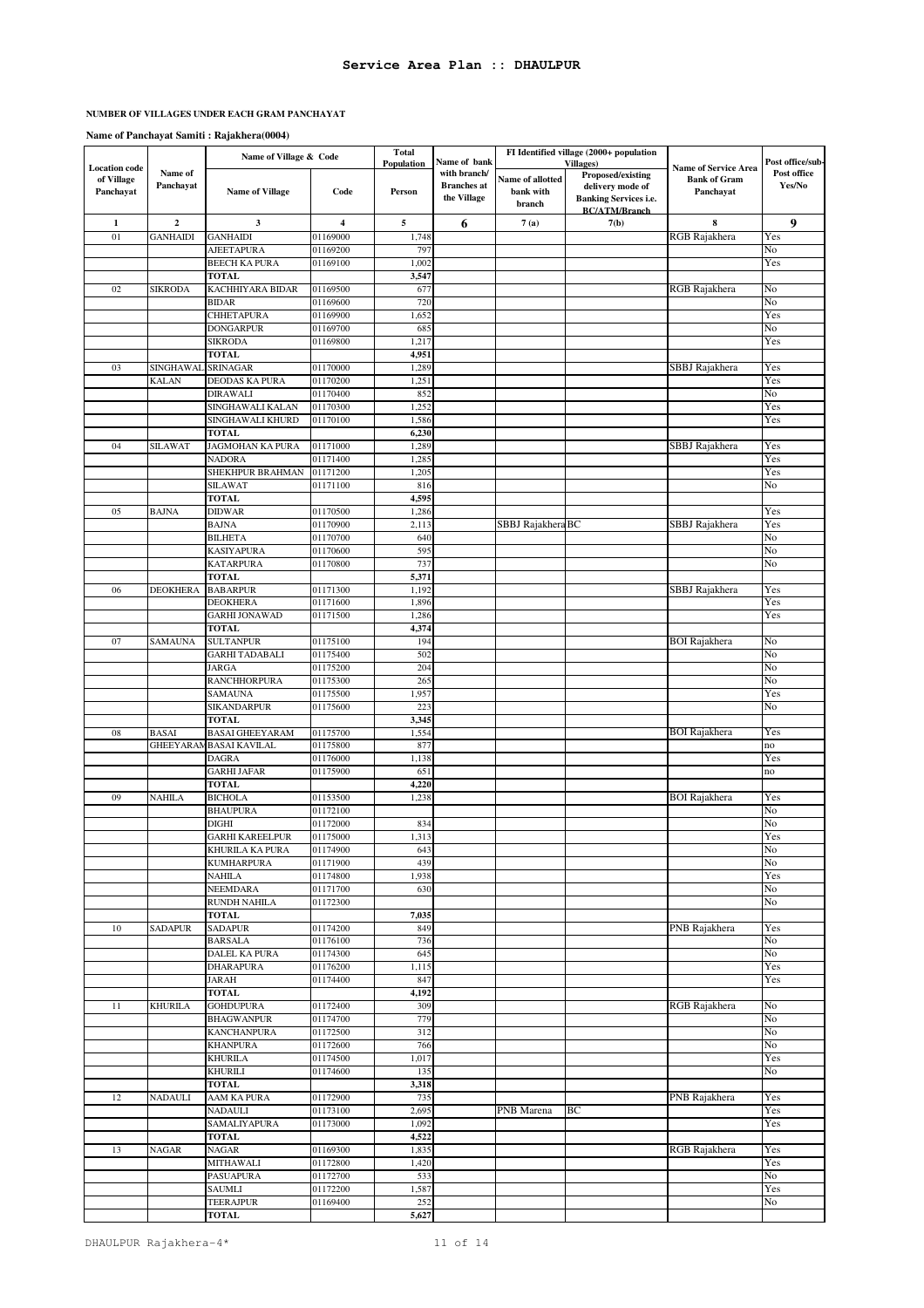|                                                 |                           | Name of Village & Code                 |                      | <b>Total</b>         |                                                                   | FI Identified village (2000+ population |                                                                                                                    |                                                                 | Post office/sub-      |
|-------------------------------------------------|---------------------------|----------------------------------------|----------------------|----------------------|-------------------------------------------------------------------|-----------------------------------------|--------------------------------------------------------------------------------------------------------------------|-----------------------------------------------------------------|-----------------------|
| <b>Location</b> code<br>of Village<br>Panchayat | Name of<br>Panchayat      | <b>Name of Village</b>                 | Code                 | Population<br>Person | Name of bank<br>with branch/<br><b>Branches</b> at<br>the Village | Name of allotted<br>bank with<br>branch | <b>Villages</b> )<br>Proposed/existing<br>delivery mode of<br><b>Banking Services i.e.</b><br><b>BC/ATM/Branch</b> | <b>Name of Service Area</b><br><b>Bank of Gram</b><br>Panchayat | Post office<br>Yes/No |
| $\mathbf 1$                                     | $\mathbf 2$               | 3                                      | 4                    | 5                    | 6                                                                 | 7(a)                                    | 7(b)                                                                                                               | 8                                                               | 9                     |
| 14                                              | <b>HATHWARI</b>           | <b>DHODI KA PURA</b>                   | 01173200             | 1,333                |                                                                   |                                         |                                                                                                                    | PNB Rajakhera                                                   | Yes                   |
|                                                 |                           | <b>ANANDAPURA</b>                      | 01173400             | 1,260                |                                                                   |                                         |                                                                                                                    |                                                                 | Yes                   |
|                                                 |                           | CHAUDHARIPURA<br><b>HATHWARI</b>       | 01173500<br>01173300 | 1,260<br>2,450       |                                                                   | PNB Marena                              | ВC                                                                                                                 |                                                                 | Yes<br>Yes            |
|                                                 |                           | <b>TOTAL</b>                           |                      | 6,303                |                                                                   |                                         |                                                                                                                    |                                                                 |                       |
| 15                                              | MACHHARIY                 | SAVITANAGAR                            | 01173800             | 373                  |                                                                   |                                         |                                                                                                                    |                                                                 | No                    |
|                                                 |                           | MACHHARIYA                             | 01174100             | 2,141                |                                                                   | PNB Marena                              | BC                                                                                                                 | RGB Rajakhera                                                   | Yes                   |
|                                                 |                           | MADHO KA PURA                          | 01174000             | 878                  |                                                                   |                                         |                                                                                                                    |                                                                 | No                    |
|                                                 |                           | <b>PAHARI</b><br><b>TOTAL</b>          | 01173900             | 1,775<br>5,167       |                                                                   |                                         |                                                                                                                    |                                                                 | Yes                   |
| 16                                              | <b>BASAI KARE</b>         | <b>JAITPURA</b>                        | 01176300             | 1,389                |                                                                   |                                         |                                                                                                                    | PNB Marena                                                      | Yes                   |
|                                                 |                           | <b>BASAI KARE</b>                      | 01176500             | 632                  |                                                                   |                                         |                                                                                                                    |                                                                 | Yes                   |
|                                                 |                           | <b>BICHPURI</b>                        | 01176700             | 845                  |                                                                   |                                         |                                                                                                                    |                                                                 | Yes                   |
|                                                 |                           | HANUMAN KA PURA                        | 01176600             | 945                  |                                                                   |                                         |                                                                                                                    |                                                                 | Yes                   |
|                                                 |                           | SIHOLI<br><b>TOTAL</b>                 | 01176400             | 367<br>4,178         |                                                                   |                                         |                                                                                                                    |                                                                 | No                    |
| 17                                              | <b>MARENA</b>             | PAI                                    | 01173600             | 624                  |                                                                   |                                         |                                                                                                                    | PNB Marena                                                      | No                    |
|                                                 |                           | <b>CHAUHANPURA</b>                     | 01177400             | 1,198                |                                                                   |                                         |                                                                                                                    |                                                                 | Yes                   |
|                                                 |                           | DANI                                   | 01177300             | 659                  |                                                                   |                                         |                                                                                                                    |                                                                 | No                    |
|                                                 |                           | <b>GOLIPURA</b>                        | 01177200             | 359                  |                                                                   |                                         |                                                                                                                    |                                                                 | No                    |
|                                                 |                           | <b>MARENA</b>                          | 01173700             | 3,744                | PNB Marena                                                        |                                         |                                                                                                                    |                                                                 | Yes                   |
| 18                                              | FARASHPUR.JUGAIPURA       | <b>TOTAL</b>                           | 01176800             | 6,584<br>270         |                                                                   |                                         |                                                                                                                    | PNB Marena                                                      | No                    |
|                                                 |                           | ANDWA PURAINI                          | 01177900             | 794                  |                                                                   |                                         |                                                                                                                    |                                                                 | No                    |
|                                                 |                           | <b>BAHARI KA PURA</b>                  | 01177000             | 606                  |                                                                   |                                         |                                                                                                                    |                                                                 | No                    |
|                                                 |                           | CHADIYAN KA PURA                       | 01178000             | 375                  |                                                                   |                                         |                                                                                                                    |                                                                 | No                    |
|                                                 |                           | <b>DABHERA</b>                         | 01177100             | 190                  |                                                                   |                                         |                                                                                                                    |                                                                 | No                    |
|                                                 |                           | FARASHPURA                             | 01176900             | 1,382                |                                                                   |                                         |                                                                                                                    |                                                                 | Yes                   |
|                                                 |                           | KAMARIYAN KA PURA<br><b>TOTAL</b>      | 01178100             | 503<br>4,120         |                                                                   |                                         |                                                                                                                    |                                                                 | No                    |
| 19                                              | DIHAULI                   | <b>INDRAWALI</b>                       | 01177500             | 608                  |                                                                   |                                         |                                                                                                                    | PNB Marena                                                      | No                    |
|                                                 |                           | <b>DIHAULI</b>                         | 01177600             | 2,352                |                                                                   | PNB Marena                              | BC                                                                                                                 |                                                                 | Yes                   |
|                                                 |                           | <b>KERKA KHERLI</b>                    | 01177700             | 824                  |                                                                   |                                         |                                                                                                                    |                                                                 | No                    |
|                                                 |                           | PURAPATIRAM                            | 01177800             | 591                  |                                                                   |                                         |                                                                                                                    |                                                                 | No                    |
|                                                 |                           | SHEKHPUR GOOJAR<br><b>TOTAL</b>        | 01178600             | 1,286<br>5,661       |                                                                   |                                         |                                                                                                                    |                                                                 | Yes                   |
| 20                                              | LALPUR                    | <b>LALPUR</b>                          | 01178500             | 1,470                |                                                                   |                                         |                                                                                                                    | <b>RGB</b> Jatoli                                               | Yes                   |
|                                                 |                           | <b>ATROLI</b>                          | 01178700             | 1,223                |                                                                   |                                         |                                                                                                                    |                                                                 | Yes                   |
|                                                 |                           | NASEELPUR                              | 01179100             | 723                  |                                                                   |                                         |                                                                                                                    |                                                                 | No                    |
|                                                 |                           | <b>RAHSENA</b>                         | 01178800             | 1,186                |                                                                   |                                         |                                                                                                                    |                                                                 | Yes                   |
| 21                                              |                           | <b>TOTAL</b>                           |                      | 4,602                |                                                                   |                                         |                                                                                                                    |                                                                 |                       |
|                                                 | <b>SAMOR</b>              | MADHAI<br><b>CHANGORA</b>              | 01178900<br>01179200 | 367<br>1,445         |                                                                   |                                         |                                                                                                                    | PNB Gunpur                                                      | No<br>Yes             |
|                                                 |                           | <b>SAMOR</b>                           | 01179000             | 1,605                |                                                                   |                                         |                                                                                                                    |                                                                 | Yes                   |
|                                                 |                           | <b>TOTAL</b>                           |                      | 3,417                |                                                                   |                                         |                                                                                                                    |                                                                 |                       |
| 22                                              | <b>CHEELPURA</b>          | <b>CHEELPURA</b>                       | 01178200             | 793                  |                                                                   |                                         |                                                                                                                    | PNB Gunpur                                                      | Yes                   |
|                                                 |                           | <b>BAKSPURA</b>                        | 01178300             | 499                  |                                                                   |                                         |                                                                                                                    |                                                                 | No                    |
|                                                 |                           | <b>GOPALPUR</b><br><b>GUNPUR</b>       | 01179500<br>01179400 | 536                  | 1,163 PNB Gunpur                                                  |                                         |                                                                                                                    |                                                                 | No<br>Yes             |
|                                                 |                           | <b>TEEKETPURA</b>                      | 01178400             | 1,012                |                                                                   |                                         |                                                                                                                    |                                                                 | <b>Yes</b>            |
|                                                 |                           | <b>TOTAL</b>                           |                      | 4,003                |                                                                   |                                         |                                                                                                                    |                                                                 |                       |
| 23                                              |                           | MAHADPURA GHURAIYA KHERA               | 01179300             | 229                  |                                                                   |                                         |                                                                                                                    | PNB Gunpur                                                      | No                    |
|                                                 |                           | <b>BERKHERA</b>                        | 01180000             | 25                   |                                                                   |                                         |                                                                                                                    |                                                                 | No                    |
|                                                 |                           | <b>BHOODA</b><br>GADRAI                | 01179700<br>01179900 | 778<br>979           |                                                                   |                                         |                                                                                                                    |                                                                 | No<br>Yes             |
|                                                 |                           | <b>KATHOOMRA</b>                       | 01179800             | 832                  |                                                                   |                                         |                                                                                                                    |                                                                 | Yes                   |
|                                                 |                           | <b>KATHOOMRI</b>                       | 01180300             | 603                  |                                                                   |                                         |                                                                                                                    |                                                                 | No                    |
|                                                 |                           | <b>MAHADPURA</b>                       | 01179600             | 891                  |                                                                   |                                         |                                                                                                                    |                                                                 | Yes                   |
|                                                 |                           | <b>PAPRIPURA</b>                       | 01180200             | 160                  |                                                                   |                                         |                                                                                                                    |                                                                 | No                    |
|                                                 |                           | SHANKARPURA<br><b>TOTAL</b>            | 01180100             | 751<br>5,248         |                                                                   |                                         |                                                                                                                    |                                                                 | No                    |
| 24                                              | <b>SADIKPUR</b>           | <b>DOGARPUR</b>                        | 01155600             | 1,363                |                                                                   |                                         |                                                                                                                    | <b>RGB</b> Jatoli                                               | Yes                   |
|                                                 |                           | <b>BAREH MORI</b>                      | 01161300             | 1,762                |                                                                   |                                         |                                                                                                                    |                                                                 | Yes                   |
|                                                 |                           | <b>MIRZAPUR</b>                        | 01158000             | 436                  |                                                                   |                                         |                                                                                                                    |                                                                 | No                    |
|                                                 |                           | PATHRORA KHURD                         | 01161600             | 526                  |                                                                   |                                         |                                                                                                                    |                                                                 | No                    |
|                                                 |                           | <b>SADIKPUR</b>                        | 01161200             | 1,715                |                                                                   |                                         |                                                                                                                    |                                                                 | Yes                   |
|                                                 |                           | <b>TOTAL</b><br><b>SINGHAWALI</b>      |                      | 5,802                |                                                                   |                                         |                                                                                                                    | RGB Jatoli                                                      | Yes                   |
| 25                                              | SINGHAWAL<br><b>BAREH</b> | CHAK JALALPUR                          | 01161400<br>01161800 | 1,344                |                                                                   |                                         |                                                                                                                    |                                                                 | No                    |
|                                                 |                           | <b>KHURD</b>                           | 01162000             | 638                  |                                                                   |                                         |                                                                                                                    |                                                                 | No                    |
|                                                 |                           | <b>MALIKPUR</b>                        | 01161700             | 628                  |                                                                   |                                         |                                                                                                                    |                                                                 | No                    |
|                                                 |                           | PATHRORA KALAN                         | 01161500             | 645                  |                                                                   |                                         |                                                                                                                    |                                                                 | No                    |
|                                                 |                           | PHARAKPUR                              | 01162100             | 771                  |                                                                   |                                         |                                                                                                                    |                                                                 | Yes                   |
|                                                 |                           | <b>SUBEDAR KA PURA</b><br><b>TOTAL</b> | 01161900             | 560<br>4,586         |                                                                   |                                         |                                                                                                                    |                                                                 | No                    |
| 26                                              | <b>JATOLI</b>             | <b>JATOLI</b>                          | 01160800             |                      | 1,490 RGB Jatoli                                                  |                                         |                                                                                                                    | <b>RGB</b> Jatoli                                               | Yes                   |
|                                                 |                           | <b>BAHADURPUR</b>                      | 01162200             | 557                  |                                                                   |                                         |                                                                                                                    |                                                                 | No                    |
|                                                 |                           | BAKANYAN KA PURA                       | 01160900             | 842                  |                                                                   |                                         |                                                                                                                    |                                                                 | No                    |
|                                                 |                           | <b>DAGARPUR</b>                        | 01162300             | 648                  |                                                                   |                                         |                                                                                                                    |                                                                 | No                    |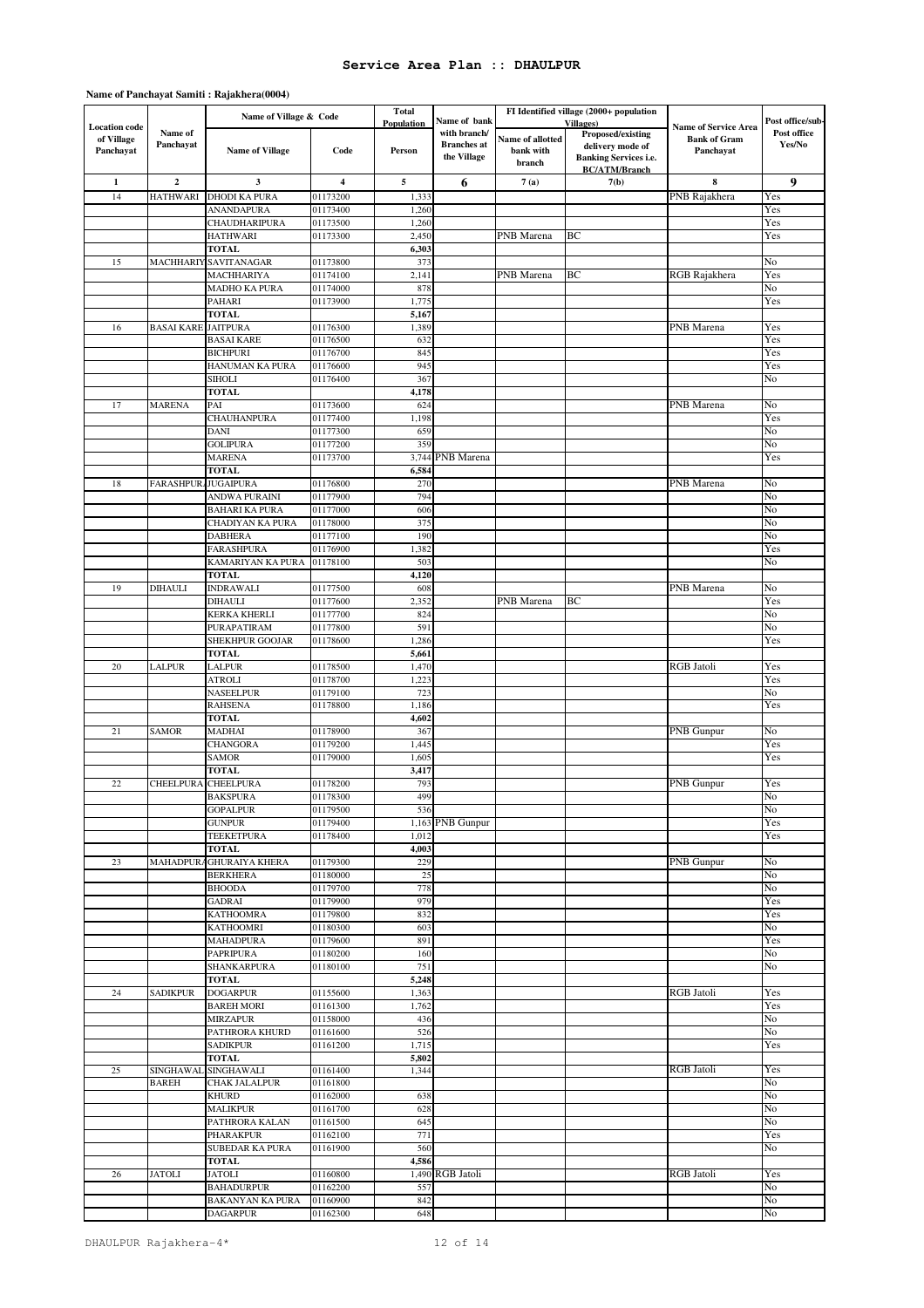|                                    |                  |                                     |                      | <b>Total</b>   |                                   | FI Identified village (2000+ population |                                                      |                                                    |                  |
|------------------------------------|------------------|-------------------------------------|----------------------|----------------|-----------------------------------|-----------------------------------------|------------------------------------------------------|----------------------------------------------------|------------------|
|                                    |                  | Name of Village & Code              |                      | Population     | Name of bank                      |                                         | Villages)                                            |                                                    | Post office/sub- |
| <b>Location</b> code<br>of Village | Name of          |                                     |                      |                | with branch/                      | Name of allotted                        | <b>Proposed/existing</b>                             | <b>Name of Service Area</b><br><b>Bank of Gram</b> | Post office      |
| Panchayat                          | Panchayat        | <b>Name of Village</b>              | Code                 | Person         | <b>Branches</b> at<br>the Village | bank with                               | delivery mode of                                     | Panchayat                                          | Yes/No           |
|                                    |                  |                                     |                      |                |                                   | branch                                  | <b>Banking Services i.e.</b><br><b>BC/ATM/Branch</b> |                                                    |                  |
| $\mathbf 1$                        | $\mathbf 2$      | $\overline{\mathbf{3}}$             | $\boldsymbol{4}$     | 5              | 6                                 | 7(a)                                    | 7(b)                                                 | 8                                                  | $\boldsymbol{9}$ |
|                                    |                  | <b>KHARAGPURA</b>                   | 01163100             | 516            |                                   |                                         |                                                      |                                                    | No               |
|                                    |                  | KILOL KA PURA                       | 01161100             | 347            |                                   |                                         |                                                      |                                                    | No               |
|                                    |                  | NAYA GAON                           | 01161000             | 677            |                                   |                                         |                                                      |                                                    | No               |
|                                    |                  | <b>SALEMPUR</b>                     | 01163000             | 372            |                                   |                                         |                                                      |                                                    | No               |
|                                    |                  | TOTAL                               |                      | 5,449          |                                   |                                         |                                                      |                                                    |                  |
| $27\,$                             | <b>KASIMPUR</b>  | DIWAN KA PURA                       | 01162400             | 457            |                                   |                                         |                                                      | <b>RGB</b> Jatoli                                  | No               |
|                                    |                  | <b>BAG</b>                          | 01168500             | 358            |                                   |                                         |                                                      |                                                    | No               |
|                                    |                  | <b>KASIMPUR</b>                     | 01162500             | 2,075          |                                   | RGB Jatoli                              | ВC                                                   |                                                    | Yes              |
|                                    |                  | <b>SUNDARPUR</b>                    | 01168600             | 823            |                                   |                                         |                                                      |                                                    | Yes              |
|                                    |                  | TIGHARA                             | 01168700             | 761            |                                   |                                         |                                                      |                                                    | No               |
|                                    |                  | <b>TOTAL</b>                        |                      | 4,474          |                                   |                                         |                                                      |                                                    |                  |
| 28                                 | <b>BHAISENA</b>  | <b>BHAISENA</b>                     | 01162600             | 1,984          |                                   |                                         |                                                      | PNB City Dholpur                                   | Yes              |
|                                    |                  | <b>BAMROLI</b>                      | 01168400             | 830            |                                   |                                         |                                                      |                                                    | Yes              |
|                                    |                  | <b>BHAISENA KA PURA</b>             | 01162700             | 396            |                                   |                                         |                                                      |                                                    | No               |
|                                    |                  | GHER                                | 01168900             | 394            |                                   |                                         |                                                      |                                                    | No               |
|                                    |                  | <b>SHAHANPUR</b>                    | 01168800             | 369            |                                   |                                         |                                                      |                                                    | No               |
|                                    |                  | <b>TOTAL</b>                        |                      | 3,973          |                                   |                                         |                                                      |                                                    |                  |
| 29                                 | LUHARI           | <b>BHAGWANT GARH</b>                | 01160300             | 644            |                                   |                                         |                                                      | RGB Jatoli                                         | No               |
|                                    |                  |                                     |                      |                |                                   |                                         |                                                      |                                                    |                  |
|                                    |                  | <b>BAHWALPUR</b><br><b>BANDPURA</b> | 01160700<br>01160600 | 541<br>406     |                                   |                                         |                                                      |                                                    | No<br>No         |
|                                    |                  | DOON KA PURA                        | 01163300             | 872            |                                   |                                         |                                                      |                                                    | Yes              |
|                                    |                  | LUHARI                              | 01160400             | 2,189          |                                   | <b>RGB</b> Jatoli                       | ВC                                                   |                                                    | Yes              |
|                                    |                  |                                     |                      | 434            |                                   |                                         |                                                      |                                                    | No               |
|                                    |                  | LUHARI KA PURA                      | 01160500             | 804            |                                   |                                         |                                                      |                                                    |                  |
|                                    |                  | SANDA                               | 01163200             |                |                                   |                                         |                                                      |                                                    | No               |
|                                    |                  | <b>TOTAL</b>                        |                      | 5,890          |                                   |                                         |                                                      |                                                    |                  |
| 30                                 | TAGAWALI         | <b>SAMOLA</b><br><b>BHAISAKH</b>    | 01162800             | 1,016<br>1,122 |                                   |                                         |                                                      | PNB City Dholpur                                   | Yes<br>Yes       |
|                                    |                  |                                     | 01162900             |                |                                   |                                         |                                                      |                                                    |                  |
|                                    |                  | <b>MASOODPUR</b>                    | 01163400             | 556            |                                   |                                         |                                                      |                                                    | No               |
|                                    |                  | <b>TOTAL</b>                        |                      | 2,694          |                                   |                                         |                                                      |                                                    |                  |
| 31                                 | <b>DULHARA</b>   | <b>ADHANNPUR</b>                    | 01157600             | 877            |                                   |                                         |                                                      | PNB Mania                                          | No               |
|                                    |                  | <b>BAGCHOLI LODHA</b>               | 01157900             | 1,146          |                                   |                                         |                                                      |                                                    | Yes              |
|                                    |                  | <b>DULHARA</b>                      | 01157800             | 1,775          |                                   |                                         |                                                      |                                                    | Yes              |
|                                    |                  | MISRIYA KA PURA                     | 01157700             | 1,117          |                                   |                                         |                                                      |                                                    | Yes              |
|                                    |                  | <b>TOTAL</b>                        |                      | 4,915          |                                   |                                         |                                                      |                                                    |                  |
| 32                                 | <b>MANGROL</b>   | <b>MANGROL</b>                      | 01156100             | 4,611          |                                   | PNB Mania                               | BС                                                   | PNB Mania                                          | Yes              |
|                                    |                  | <b>BAL GOVIND KA PURA</b>           | 01156300             | 1,120          |                                   |                                         |                                                      |                                                    | Yes              |
|                                    |                  | LOOLA KA PURA                       | 01156200             | 785            |                                   |                                         |                                                      |                                                    | No               |
|                                    |                  | <b>TOTAL</b>                        |                      | 6,516          |                                   |                                         |                                                      |                                                    |                  |
| 33                                 | <b>MARHA BHA</b> | <b>MARHA BUJURG</b>                 | 01155000             | 613            |                                   |                                         |                                                      | PNB Marena                                         | No               |
|                                    |                  | <b>BASAIYA LALOO</b>                | 01155800             | 1,179          |                                   |                                         |                                                      |                                                    | Yes              |
|                                    |                  | <b>JAGARIYAPURA</b>                 | 01155100             | 535            |                                   |                                         |                                                      |                                                    | No               |
|                                    |                  | <b>JAHANPUR</b>                     | 01155700             | 600            |                                   |                                         |                                                      |                                                    | No               |
|                                    |                  | <b>MARHA BHAU</b>                   | 01155200             | 856            |                                   |                                         |                                                      |                                                    | Yes              |
|                                    |                  | PARSODA                             | 01156000             | 582            |                                   |                                         |                                                      |                                                    | No               |
|                                    |                  | RATANPUR                            | 01155400             | 203            |                                   |                                         |                                                      |                                                    | No               |
|                                    |                  | <b>SAHAJPUR</b>                     | 01155500             | 1,193          |                                   |                                         |                                                      |                                                    | Yes              |
|                                    |                  | TETOOKA                             | 01155900             | 145            |                                   |                                         |                                                      |                                                    | No               |
|                                    |                  | <b>TOR SHANKRA</b>                  | 01155300             | 296            |                                   |                                         |                                                      |                                                    | No               |
|                                    |                  | <b>TOTAL</b>                        |                      | 6,202          |                                   |                                         |                                                      |                                                    |                  |
| 34                                 | <b>KHERLI</b>    | DHONDHI KA PURA                     | 01154600             | 763            |                                   |                                         |                                                      | PNB Mania                                          | No               |
|                                    |                  | <b>BHAGPURA</b>                     | 01154800             | 1,251          |                                   |                                         |                                                      |                                                    | Yes              |
|                                    |                  | <b>KHERLI</b>                       | 01154700             | 4,817          |                                   | PNB Mania                               | BС                                                   |                                                    | Yes              |
|                                    |                  | <b>VIRJAPURA</b>                    | 01154900             | 903            |                                   |                                         |                                                      |                                                    | No               |
|                                    |                  | <b>TOTAL</b>                        |                      | 7,734          |                                   |                                         |                                                      |                                                    |                  |
| 35                                 | <b>BINTIPURA</b> | <b>KHOOBIPURA</b>                   | 01150900             | 443            |                                   |                                         |                                                      | PNB Marena                                         | No               |
|                                    |                  | <b>BINTIPURA</b>                    | 01154200             | 904            |                                   |                                         |                                                      |                                                    | Yes              |
|                                    |                  | GARAYACH                            | 01154400             | 969            |                                   |                                         |                                                      |                                                    | Yes              |
|                                    |                  | <b>GARHI JAWAHAR</b>                | 01154300             | 984            |                                   |                                         |                                                      |                                                    | No               |
|                                    |                  | <b>KAILASHPURA</b>                  | 01154100             | 1,187          |                                   |                                         |                                                      |                                                    | Yes              |
|                                    |                  | <b>RUNDH GARAYACH</b>               | 01154500             |                |                                   |                                         |                                                      |                                                    |                  |
|                                    |                  | <b>TOTAL</b>                        |                      | 4,487          |                                   |                                         |                                                      |                                                    |                  |
| 36                                 | <b>KOTPURA</b>   | <b>MOREDHA</b>                      | 01153400             | 890            |                                   |                                         |                                                      | RGB Mania                                          | Yes              |
|                                    |                  | <b>BICHOLA</b>                      | 01171800             | 275            |                                   |                                         |                                                      |                                                    | No               |
|                                    |                  | <b>JHANDE KA PURA</b>               | 01153900             | 758            |                                   |                                         |                                                      |                                                    | No               |
|                                    |                  | <b>KOTPURA</b>                      | 01153800             | 380            |                                   |                                         |                                                      |                                                    | No               |
|                                    |                  | SARIDIYA KA PURA                    | 01153600             | 232            |                                   |                                         |                                                      |                                                    | No               |
|                                    |                  | SHANKARAPURA                        | 01153700             | 336            |                                   |                                         |                                                      |                                                    | No               |
|                                    |                  | <b>VIRJAPURA KALAN</b>              | 01154000             | 928            |                                   |                                         |                                                      |                                                    | Yes              |
|                                    |                  | <b>TOTAL</b>                        |                      | 3,799          |                                   |                                         |                                                      |                                                    |                  |
| 37                                 | <b>JALALPUR</b>  | <b>RANDOLI</b>                      | 01152000             | 1,649          |                                   |                                         |                                                      | PNB Mania                                          | Yes              |
|                                    |                  | <b>CHAPROLI</b>                     | 01153300             | 977            |                                   |                                         |                                                      |                                                    | No               |
|                                    |                  | <b>JALALPUR</b>                     | 01152200             | 1,168          |                                   |                                         |                                                      |                                                    | Yes              |
|                                    |                  | <b>KHAR KA PURA</b>                 | 01153200             | 518            |                                   |                                         |                                                      |                                                    | No               |
|                                    |                  | OCHHA KA PURA                       | 01152100             | 538            |                                   |                                         |                                                      |                                                    | No               |
|                                    |                  | TOTAL                               |                      | 4,850          |                                   |                                         |                                                      |                                                    |                  |
| 38                                 | JASOOPURA PATI   |                                     | 01150200             | 637            |                                   |                                         |                                                      | RGB Mania                                          | No               |
|                                    |                  | <b>JASOOPURA</b>                    | 01151100             | 1,921          |                                   |                                         |                                                      |                                                    | Yes              |
|                                    |                  | <b>KUSAIDA</b>                      | 01151200             | 2,113          |                                   | RGB Mania                               | ВC                                                   |                                                    | Yes              |
|                                    |                  | KUSAIDA KHURD                       | 01150300             | 392            |                                   |                                         |                                                      |                                                    | No               |